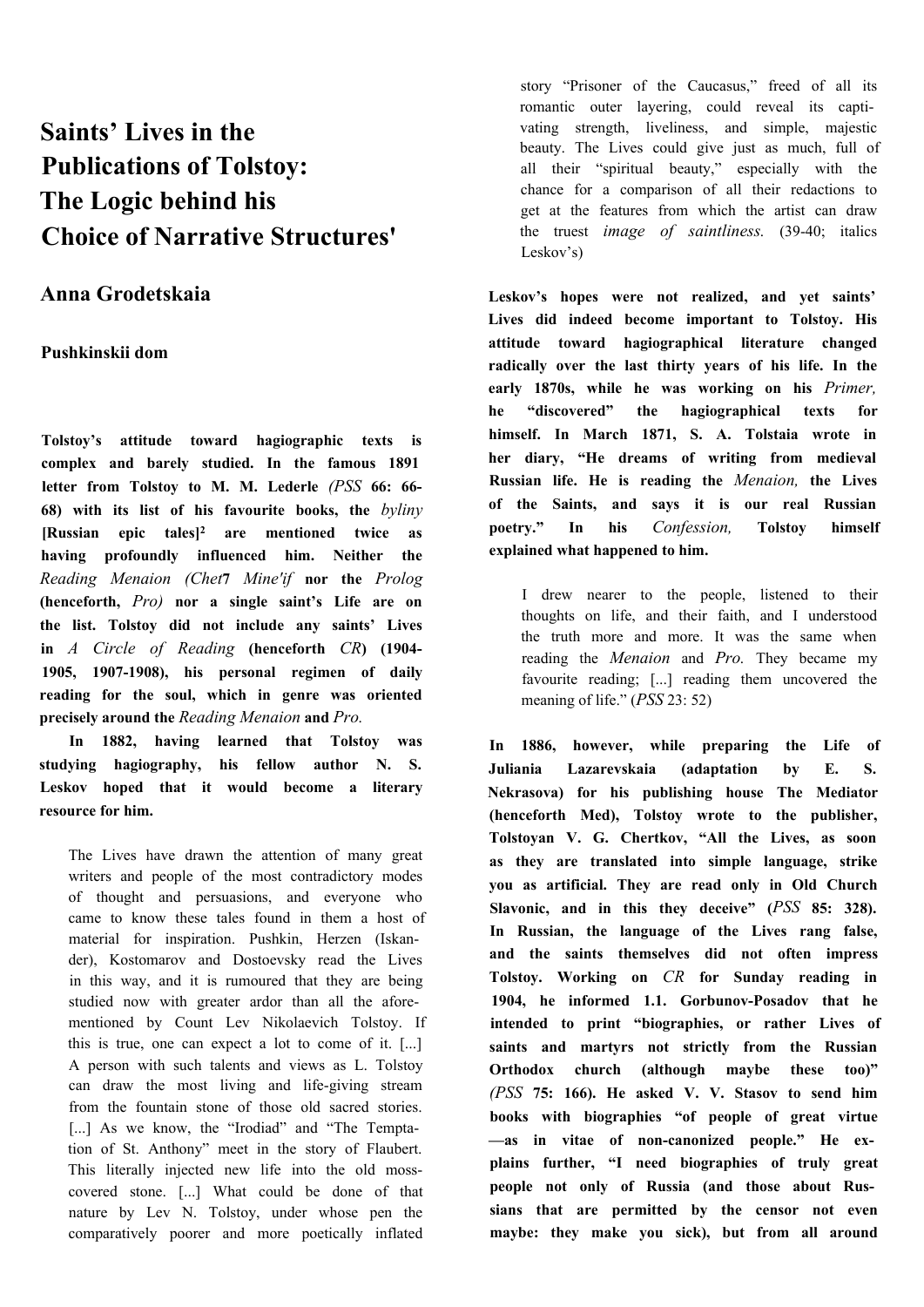**the world. Biographies of Giordano Bruno, Hus, Galileo, Servetus"** *(PSS* **75: 178, 179). Even as he avoided the very concept of "saintliness," Tolstoy considered a number of non-canonized and non-Orthodox ascetics, most of them heretics, to be "saintly."** *CR* **in its entirety allots no space for Lives or for canonized saints.**

**The Slavonic sections of** *Primer* **(1872) included a cycle called "From the** *Reading Menaion***." There were also vitae in** *Slavonic Books for Reading* **(henceforth** *SBR***) (1877). In 1874-1875 Tolstoy planned an edition of Lives intended for the** *narod* **[the folk].4 This last, unrealized plan has only one text, The Life and Passion of the Martyr Justin the Philosopher, personally adapted by Tolstoy.5 However, Tolstoy's copy of the Lives of the Saints compiled by Demetrius of Rostov (henceforth** *MDR,* **see note 2), the main source of Lives for the intended edition, contains a large quantity of marginalia, and he marked out whole texts and separate episodes according to a logic which I hope to uncover in this article.6 Finally, Tolstoy's publishing house Med, among its first serial publications, issued nearly a dozen saints' Lives in 1886-1887, and Tolstoy participated in their selection.**

**The criteria for the selection of Lives for both** *Primer* **and Med were unclear to reviewers and critics. The reviewer for** *The European Messenger [Vestnik Evropy],* **for instance, complained that** *Primer* **contained the little known and dull Lives of Philaretus and David instead of the Life of the well known and popular St. Nicholas of Mira in Lycia from the same** *Menaion.* **Later, E. S. Nekrasova noted the "regrettable selection of saints' Lives [in Med]. Instead of saints known and loved by the people, Med prints the Life of Paulinus of Nola and that kind of thing."**

**The Slavonic section of** *Primer,* **along with changes and additions to it included in** *SBR* **(1877), may help us to understand the principles behind Tolstoy's choices.<sup>7</sup>** *SBR* **contains more chapters than** *Primer* **from the Old and New Testaments, and the Lives are more detailed. The section "From the** *Reading Menaion***" in** *Primer* **contained six texts: "The Tale of Philagrius the Monk" (Book I); "The Tale of the Woodsman Murin" (Book I); "The Miracle of Simeon the Stylite and the Robber" (Book III); "The Tale of**

**Wrath" (Book IV); "The Life of David the Former Robber" (Book I); and "The Life of Sergius of Radonezh" (Book II). Of these, the first four were from the** *Great Reading Menaion* **of Macarius (henceforth** *GRM;* **see note 2), and the other two from** *MDR*. <sup>8</sup> **The section "From the** *Reading Menaion'''* **in** *SBR* **of 1877 added three more texts: "The Tale of Eulogius the Monk and the Cripple;" "The Life of Joseph of Volokolamsk" (Books II and III, too long to fit in one volume); and "The Life of Michael of Chernigov" (Book IV). The first two were from** *GRM***, and the third from** *MDR.*

**The Lives in** *SBR* **included all those that Tolstoy had prepared earlier for** *Primer.* **In letters to Nikolai Strakhov, the editor of** *Primer,* **Tolstoy mentions the Lives of Joseph of Volokolamsk and Michael of Chernigov more than once in the summer and fall of 1872. On August 28, he wrote that**

There is a lot of Slavonic material, but it would be a shame and quite impossible to exclude the story of Joseph [of the Old Testament]. It would be better to discard the Lives of Sergius or Michael, or both. It could be arranged to fit Joseph in, with fewer of the Lives and Chronicles. [...] The story of Joseph is the best part of the Bible and makes one want to read all the rest of it (*PSS* 61: 310). On September 29, he offers the following abridgements: "Exclusions, in my opinion, will have to follow this order: 1) Sergius, 2) Joseph of Volok[olamsk], 3) Michael, 4) Joseph ofthe Bible, and 5) the Chronicles." *(PSS 61:* 322)

**It is striking that the venerable Sergius of Radonezh, to this day regarded as the incarnation of the folk moral ideal, is always the first slated for omission. This Life was kept in** *Primer* **only because it was so well known and for no other reason. Tolstoy was not preparing an anthology of old favourites. He was aiming for new, little known material, writing to Strakhov that "There never has been such a book [as the one he is preparing], either in Russia or anywhere else!"** *(PSS 62:* **85).**

**In cutting, whether the texts are long and complex, or simple, the first to go are often the Russian saints. Tolstoy regarded "folk" art as cross-cultural, and so he was indifferent, or to put**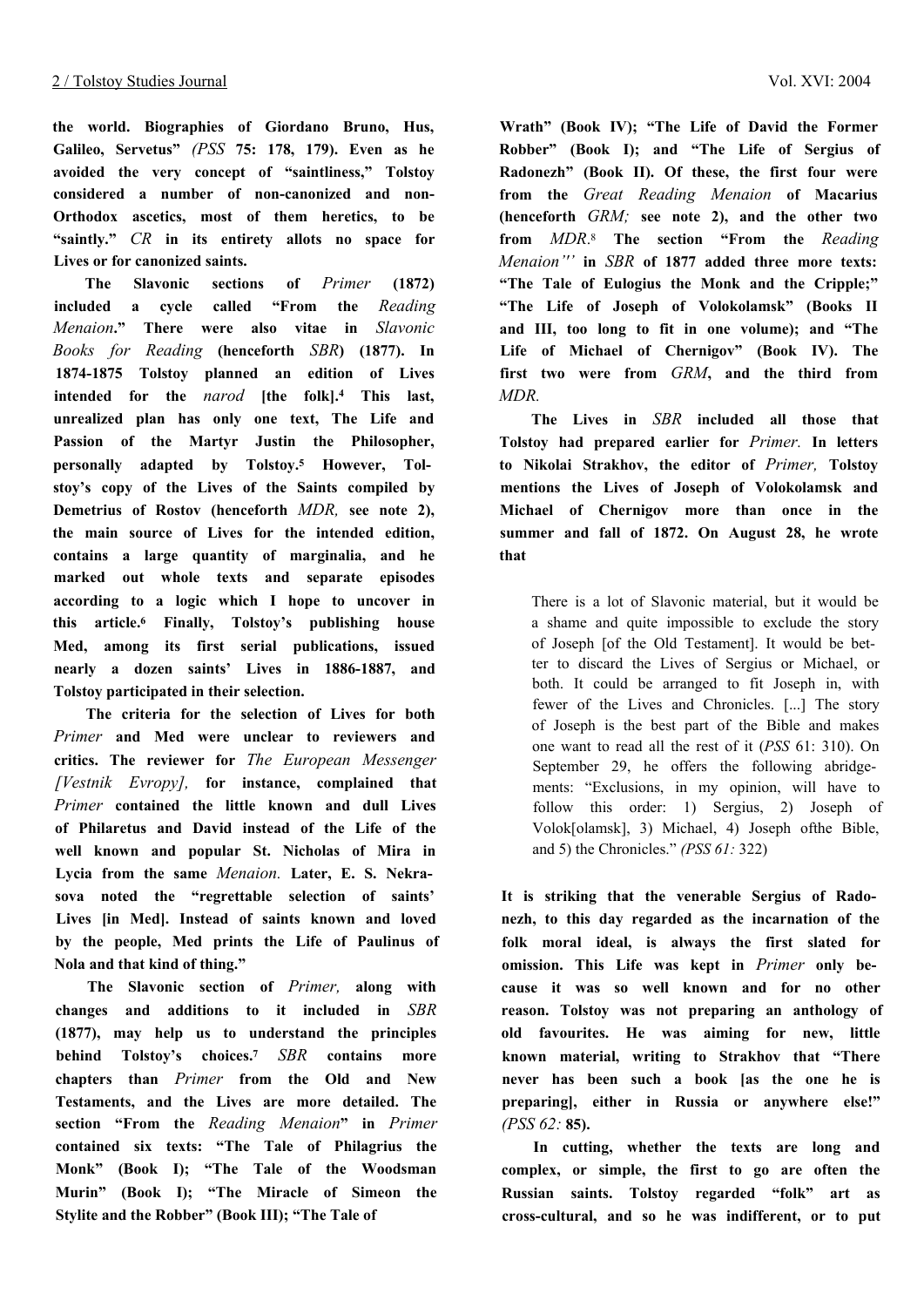**it more gently, neutral toward Russian national traditions. Tolstoy's pedagogical principles in** *Primer* **had changed from those in the 1860s. Then he had been certain that the main things that sparked the people's enthusiasm for reading were "artistic feeling of poetry and** *patriotism***"** *(PSS* **8:**

**109; italics mine - A. G.). Except for the Bible, "folk literature" for Tolstoy implied almost exclusively Russian folklore and medieval Russian book learning. According to his pedagogical articles of the 1860s, the only books needed by the** *narod* **were the recognized collections of tales by A. N. Afanas'ev and I. A. Khudiakov, songs by P. N. Rybnikov, proverbs by I. M. Snegirev, stories from Russian history by V. 1. Vodovozov, and in addition, "the Chronicles and all Old Russian texts without exception" (***PSS* **8: 60-61).**

**By contrast, in** *Primer* **Tolstoy excluded** *byliny* **on the three** *bogatyrs* **[Russian epic heroes] as "too patriotic." He selected folk tale plots and tales from world folklore: Indian, Arabian, Persian, Turkish, American, and so on. Given the ease with which Tolstoy departed from the traditional texts of Russian hagiography in these selections, his selections for "From the** *Reading Menaion***" in** *Primer* **confirm this general tendency, inasmuch as it already reflects a bias against Russian saints, and especially canonized ones.**

**One more particularity, already noted, of the selection of folkloric and Old Russian texts for** *Primer* **is Tolstoy's indifference to their degree of popularity, hi the 1860s he had chosen books accessible to the** *narod* **and widely known and understood by them. The "criterion" was therefore an objective one. Departures from it led to subjectivity, and even chance during the selection of stories.**

**We have seen what some of Tolstoy's own rules were. The elements of chance are themselves illuminating. In 1872, Tolstoy did not know much about hagiography. All Lives within** *Primer* **and** *SBR* **are from the Orthodox calendar of September Lives in** *GRM* **and the September Lives of** *MDR.* **This limited use of material could explain the selection of the Life of Joseph of Volokolamsk (September 9). At least one acquaintance, historian V. I. Vodovozov, whose** *Stories* **were used to teach history at the school at Iasnaia Poliana, advised Tolstoy against this text because of "the cruelty, the lack of Christian humility, and the** **self-loving pride" of the saint (***Rasskazy iz russkoi istorii V. Vodovozova,* **254). Tolstoy himself had doubts over its suitability for** *Primer.* **"It is true that Joseph of Volokolamsk is long and a little dull," he wrote Strakhov on 21 September 1872, "and the saint himself is not a monk, he is a vainly self-loving conscientious ecclesiastical official. But there are places in it that are naively artistic it's delightful. Perhaps it appeals to me as psychological material, and I mistakenly selected it, so you can omit it if you don't mind losing the work you have done. But it is much better than the Lives of Sergius or Michael"** *(PSS* **61: 321).**

**No less arbitrary is the selection of another September Life, that of the Michael in this letter, Michael of Chernigov. Perhaps Tolstoy chose him because he was a rare example in Russian hagiography of martyrdom for faith, a subject of great interest to him. On the other hand, Tolstoy proved to be completely uninterested in Lives of nobles and princes like Michael whose ideals are not so much Christian as feudal. Canonized princes and in Old Russian hagiography, this type of hero with the orders of sainthood is represented in a large number of texts—would hardly have been generally chosen by Tolstoy with his attitudes, fully delineated by 1870, toward power and government. The prince-martyr is the only exception.**

**Aesthetic or "poetic" criteria were important for Tolstoy. The admission in the letter to Strakhov about the choice of Joseph of Volokolamsk for its artistic merit is one of many. Tolstoy looks for true "poetry," true "art" and finds it, in the 1860s and the 1870s, in folk literature, in essence relating folk character** *[narodnost']* **and artistry** *[khudozhestvennost'].* **Only texts with folk features, specifically those from legends, are considered true "poetry" and "art." The legendary folktale character of legends, tales** *[skazki],* **and parables that were, according to critics, "over abundant" in** *Primer,* **was almost the sole criterion for their selection. Tolstoy was certain that the** *narod* **experienced and remembered only what was "artistic-folkloric [***khudozhestvenno-skazoch**no***]"** *(PSS* **8: 92). Even history and geography were only "artistic" when delivered in "an almost folktale-like tone"** *(PSS* **8: 95, 100). The primary aesthetic measure for Tolstoy becomes "the artistic reworking of folk tradition"** *(PSS* **8: 106).**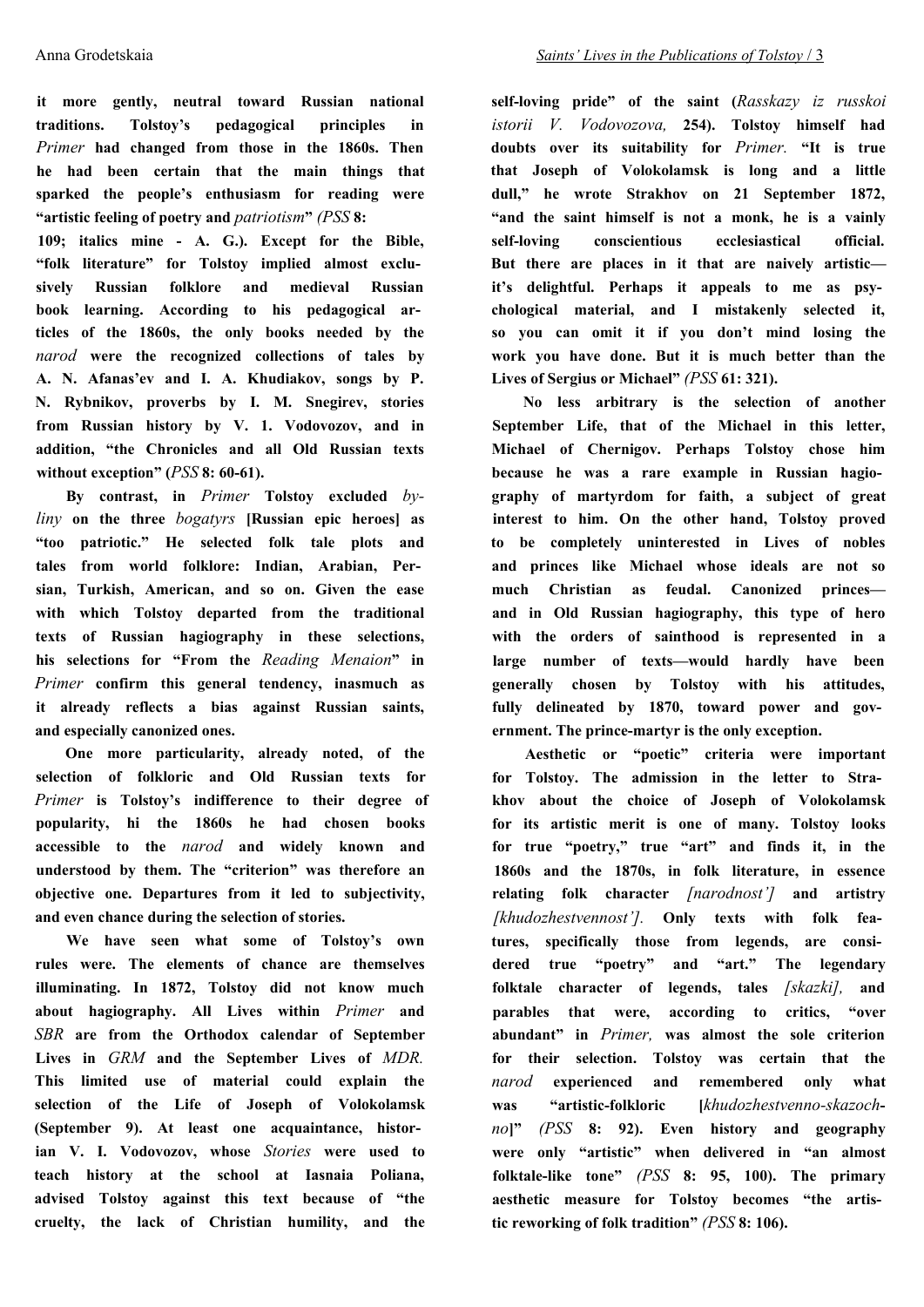**The "reworking of tradition," or in other words, the folktale legend form as a model of artistry and national folk character, predetermined the selection for** *Primer* **of one of the genre types of hagiography: the Lives of the Fathers, or pateric vitae and stories. Tolstoy collected pateric subjects for his "folk"** *Primer* **because they possessed a series of characteristic folkloric features. Here one must make a reservation, however. The problem of the nature of genre in patericography remains in dispute; there is no consensus among researchers over its definitions, and especially whether the paterics belong strictly to hagiography. In my discussion, 1 do not use fixed definitions (pateric Lives, stories, histories or novellas). I examine patericography within the frame of hagiographical tradition, although it is obvious that it is precisely the genre specifics of the paterics that drove Tolstoy to extract them from the** *Reading Menaion* **and later from** *Pro.*

**Of the six Lives in** *Primer***, four of them are pateric: Philagrius the Monk, The Woodcutter Murin (the** *Cave Pateric***, henceforth** *CP);* **The Life of David the Former Robber, The Tale of Wrath (chapters 142 and 160 of** *Spiritual Meadow* **[henceforth** *SM\* **of John Moschos [the** *Sinai Pateric]).* **Not by chance, the only new subject added to** *SBR* **in 1877 was Eulogius and the Beggar Cripple from the** *Lausiac History* **(henceforth** *LH)* **of Palladius (the** *Egyptian Pateric).* **Among those considered by Tolstoy but rejected for** *Primer* **were later period Christian texts, especially literary, didactic texts; retained were the vitae of the folk legend type. In this manner, Tolstoy culled a far from arbitrary set of texts for** *Primer* **from the arbitrarily selected September Lives. In future, Tolstoy would rely primarily on the pateric Lives (as did Leskov, adapting them from** *Pro).* **He adapted these, and they provided underlying subject matter for his own artistic works. More than that, in the "folk" Lives, "the tales of folk Christianity," Tolstoy would find confirmation of his own religious views.**

**The paterics are a collection of sermons and didactic stories about the lives of early Christian ascetics of Egypt, Syria, and Palestine from the period preceding the compilation of a hagiographic canon. By general acknowledgment, they represent a phenomenon of "folk literature" and**

**their "folk" character defines the genre specifics of the lives. Pateric narratives paint the lives of Christian ascetics not in exceptional, solemn situations—as required by the strict "idealizing" vita form—but in ordinary, everyday "non-hagiographical" situations, where heroes have worldly cares, psychology, and behaviour. The heroes are often pious laymen rather than monks. In the sermons of "laymen" on the essence of virtue (justice, industry and compassion), and exceptional tolerance and lenience toward sin, the morality of patericography departs from strict Christian dogma.**

**In the pateric stories, concrete style prevails over the abstract one used for official Lives. Their realism carries the stories far from the panegyric standards of official hagiography. "These literary narrative histories," wrote P. V. Nikitin, "are free of that banality of thought and expression that makes much of the edifying and sermonizing Byzantine hagiographical literature so trying to read. The forms of exposition of the paterics [...] are very simple [...]. The language of the paterics is relatively free of ghastly Byzantine pseudoclassicism and does not shy from using the words, j forms and locution of living speech" (130-131). The likeness to folklore reveals itself in a naive belief in sorcerers, magis and magical metamor- f phoses; that is, again, not in strictly "hagiographical" elements of the miraculous. The pateric lives repeat such conventional mythological and 1 folk tale motifs as the rise of the humble (the motif of Cinderella [***Zolushka***]), and the help of grateful animals. Lions, hyenas, and crocodiles faithfully ^ serve the elders.**

**Plots are dynamic and full of conflict. In collections of stories of the Christian ascetics there ■ were a large number of so-called "crisis" narratives built around a plot of "the conversion of a sinner." These were stories of laymen repenting and being redeemed (robbers, delinquents, and ne'er-do-wells), and monks fallen in sin but atoning with penance.**

**Tolstoy was especially interested in these "crisis" vitae. Of the six hagiographical pieces in** *Primer,* **two, The Life of David the Former Robber and The Miracle of Simeon the Stylite and the Robber, are stories of repentant outlaws. The Russian part of** *Primer* **also contains both a**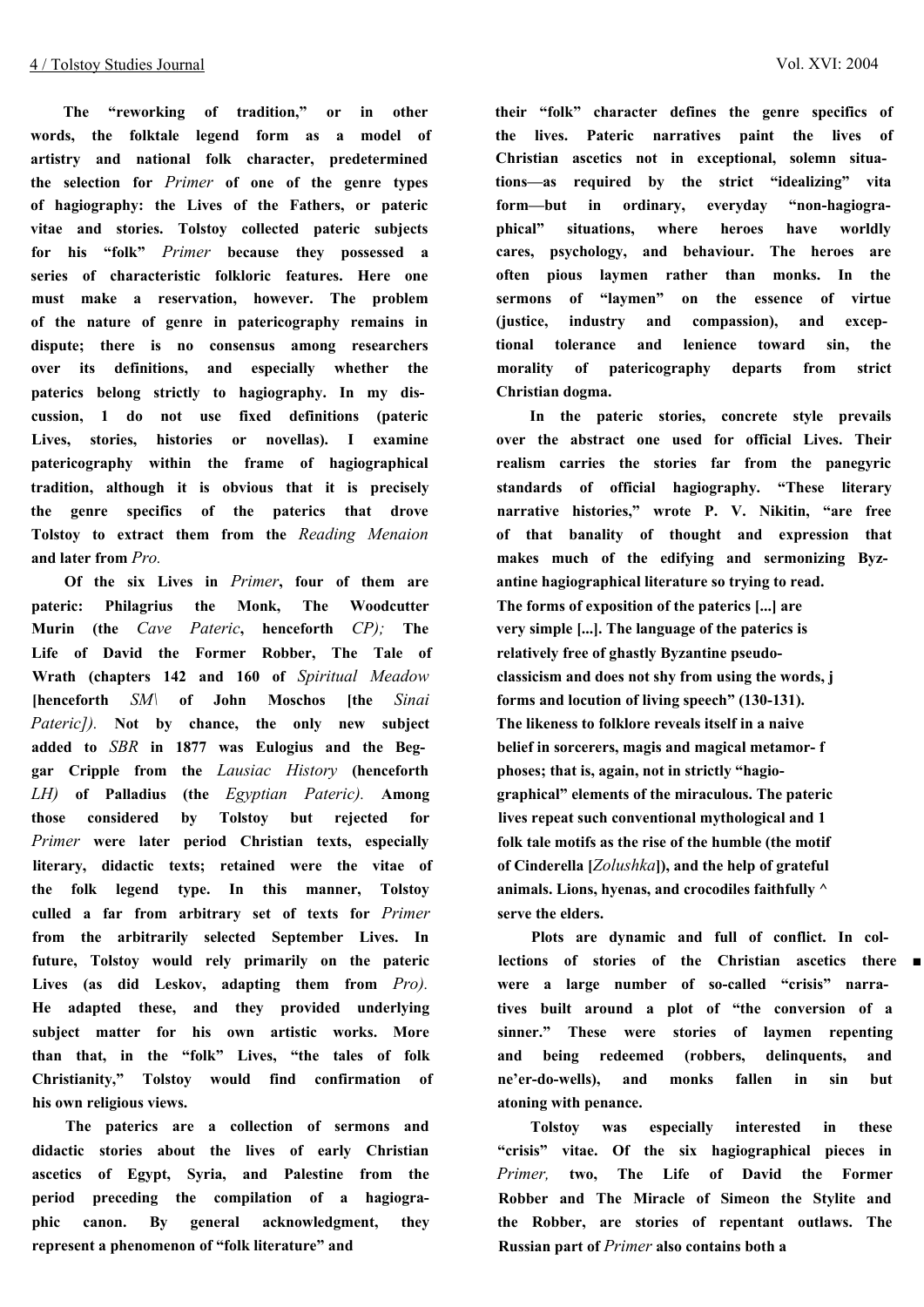**"conversion of a robber" plotline in the story "Arkhierei and the Robber," "in the manner of Hugo" (an adaptation of a subject from his novel** *The Outcasts***)** *(PSS* **22: 228-29); and the motif of "a miracle with a robber" is in "God Sees the Truth but Waits."**

**\***

**The simple fact is that the Slavonic portion of** *Primer* **in its content and makeup is unique. Anthologies of the time did not include a single Life or Chronicle, neither in original nor edited form. I am speaking, of course, not of historical collections like those of A. D. Galakhov and F. I. Buslaev, and not of school textbooks, but of readers for primary study of reading and writing such as Tolstoy's** *Primer* **was. The section of Church Slavonic reading in other collections, where there was one, consisted of texts that were strictly "anthological"—prayers, creeds, precepts, and excerpts from Holy Scripture. Only Tolstoy taught reading by original Lives and annals.**

**The second thing that distinguishes** *Primer* **from other readers is the authenticity of its texts, which was paramount for Tolstoy. If at first he intended to use some Chronicle pieces in** *Primer* **and adapt them (see** *PSS* **21: 352-54, 439-44; "Variations"), Tolstoy later rejected that intention and refused to alter the texts, at least the ones in the "folk" spirit. He published Church Slavonic texts with parallel translations. He took the same attitude as he did toward the Slavonic text of the Bible, the transposition of which he considered no less than "a crime against the sacred and against poetry"** *(PSS* **8: 89; compare also 8: 86, 88). Tolstoy himself took little part in the translations of the Slavonic texts, entrusting the main work to Strakhov, S. A. Tolstaia, and others. And Strakhov takes a serious editorial role in all translations, including Tolstoy's. All of this worked to the detriment of the literary side of things, but Tolstoy did not mind. The Slavonic text was preserved in the original.**

**Tolstoy was working within a huge nineteenthcentury project to acquaint the Russian public with its ancient literary heritage, including the Slavonic Bible. In the middle of that century, Lives were generally published in Russian translation, by A.**

**N. Muraviev, Archbishop Philaret (Gumilevskii), and others. Tolstoy insisted on the use of Church Slavonic Cyrillic typeface. On 20 June 1872, he wrote Strakhov that "I had countless conversations in Moscow on the printing of the Chronicles in Slavonic. [P.A.] Bessonov and [F. I.] Buslaev consider it impossible; Iuriev, Elagin and I, and others do not find any problem with it"** *(PSS* **61: 297). In the editions from which the Slavonic texts of** *Primer* **were taken—***The Chronicle of Nestor* **of P. E. Basistov (Moscow, 1869) and** *GRM***—a secular script was used. Tolstoy restored the Church Slavonic one, that is, tried to keep not only the "language and conventions," but also the graphic style of the original. He thus diverged from such "experts" as Buslaev and Bessonov. ("The main thing is not to consult experts. They will mislead you. The way they misled me in Moscow."** *[PSS* **61: 297]).**

**Tolstoy explained in his pedagogical articles why he wanted to preserve the original language of the texts. Opposed to the "development" of the** *narod,* **he limited the realm of folk education to two ideologically neutral disciplines: "[t]he** *narod* **accept two fields of knowledge: languages and mathematics—the most exact and not susceptible to vacillation between assorted views. Everything else they consider to be useless trifles"** *(PSS* **17: 107; "On Folk Education," 1874). Tolstoy's position is certainly polemical, part of his attack on progress, but there is an artistic reason for it as well. At the beginning of the 1870s, Tolstoy adopted folk "language and conventions" as the pivotal axis of his own creative act. Language itself was the primary and decisive measure for drawing distinctions between the "true" and the "false," the "real" and the "imaginary." ("The language does not allow for anything superfluous, grandiloquent or harmful"** *[PSS* **61: 278]). For Tolstoy, language is the path to true meaning. As he put it in a later note from 1879: "To learn, to probe language, truth"** *(PSS* **48: 267).**

**Tolstoy wrote Strakhov in 1872 (March 22, 25) that he "changed the conventions of his language and writing" not because he "decided thus, but because our contemporary language and its conventions are repugnant, and I am overwhelmed with a secret longing for another language and its conventions (which turns out to be folk language)"**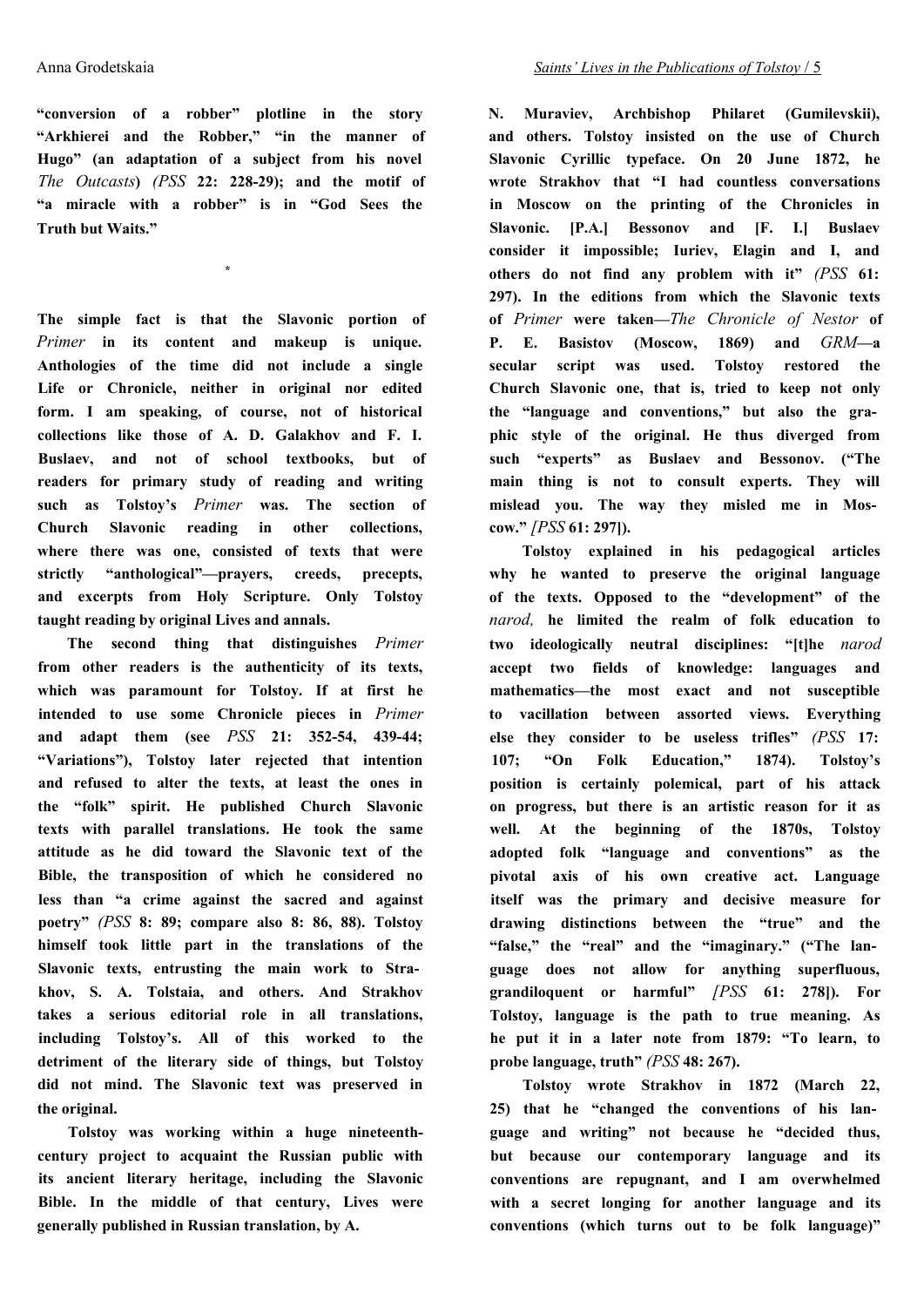*(PSS* **61: 277-78). Tolstoy is contrasting his spontaneous and "incidental" attraction to folk language to the "concocted" principles of nationality that the Slavophiles based on "reasoning," and not on appeal. In 1872, Tolstoy and Strakhov were working on a translation of the first chapters of** *The Chronicles of Nestor***, where the issue is the dispersal of Slavic tribes. In the letter to Strakhov, Tolstoy deliberately under-scores the tautology, obvious to the addressee, existing in the Russian word "iazyk" [язык], which means "language," and may also refer to a tribe of Slavic folk: ("the language [...] at the same time is the folk..."). He thereby demonstrates his favourite notion of the intentionality of the unintentional and makes language a conveyer of the providential.**

**Tolstoy's effort to preserve Church Slavonic differs from the position of conservatives. As the little known, "truly exceptional" Greek writers (Aesop, Xenophon) "are only spoiled [...] by translation"** *(PSS:* **61, 247), so must the little known, in Tolstoy's view, "true Russian poetry" of the Lives be rendered in its original form. The narrowness of the selections for the Slavonic section of hagiographical texts in** *Primer* **(only those from the September calendar) is compensated for by their novelty and authenticity.**

**Selecting Lives for** *Primer***, Tolstoy discovered for himself, following the discovery of the original Greeks, "his own antiquity." "True poetry," "truly exceptional" exemplars of "the word of mankind" formed the basis of** *Primer***, the task of which was immense in Tolstoy's conception. It was intended to educate "two generations of all Russian children, from the tsar's to the peasants'"** *(PSS* **61: 269), and also to change the social consciousness of "the educated classes," who were educated "wrongly." Tolstoy saw himself as a healer, enclosing in** *Primer* **"curative" medicine** *(PSS* **61: 285) for the spiritual convalescence of society and for the "revitalization of its nationality." Nothing like this had ever been attempted in Russian pedagogy.**

**The general spirit of Tolstoy's** *Primer* **resembles that of Old Russian literature as a whole. All tales in it are didactic, not to mention the many fables and proverbs. The reading for children is devoid not only of classical poetry but also of lyrical and "humorous" folk poetry. The principles**

**for the selection of this material are explained by a specific manner of perceiving tradition. In accordance with the practices of Ancient Rus', as F. I. Buslaev wrote, "all world poetry: the surfeit of fairytales, riddles, humorous sayings" are condemned, for "there is no place in life for poetry as worldly amusement" (483, 477). In agreement with this very logic, it was imperative that** *Primer* **incorporate the Lives, making them its principal organic component.**

\*

**Working on** *Primer***, Tolstoy discovered the true poetry of the** *Reading Menaion* **and became more interested in hagiographical texts and new ideas for their publication arose. As already mentioned, in Tolstoy's personal copy of** *MDR,* **there are dozens of notes and marks in the margins. A series of indirect data links these to 1874-1875, when Tolstoy thought of publishing an edition of the Lives for folk edification.**

**This book (or books) would include "the very best, most folk-like Lives from Macarius and Demetrius of Rostov and from the Patericon"** *(PSS* **62: 120). In his letter of 22 November 1874 to an "expert on Lives," the Archimandrite Leonid, Tolstoy lays out principles for selection and structure of the collection. He would order the selections not by their sequence in the daily calendar but by measure of the difficulty of their "inner content," "from the more accessible, simpler exploits like martyrdom, to the more complex, like the deeds of archpriests of the church, acting not only for their own salvation, but also for the general good"** *(PSS 62:* **126). Tolstoy had counted on Archimandrite Leonid's expert advice. ("The greatest task is the selection and publication, that is, abridgement and explanation [...]. The question is, would you be willing to take this on?"** *[PSS 62:* **160].) Leonid could not participate, but, turning out to be an enthusiastic follower of Tolstoy's pedagogical ideas, he gave his blessing to the project.**

**In his letter to Leonid, Tolstoy said that he had read little hagiography and that he preferred the lives of Russian saints** *(PSS 62:* **126). He wants "not to adapt but select and issue them for folk reading"** *(PSS 62:* **120). Despite these intentions, he began with the life of Philaretus the Philo**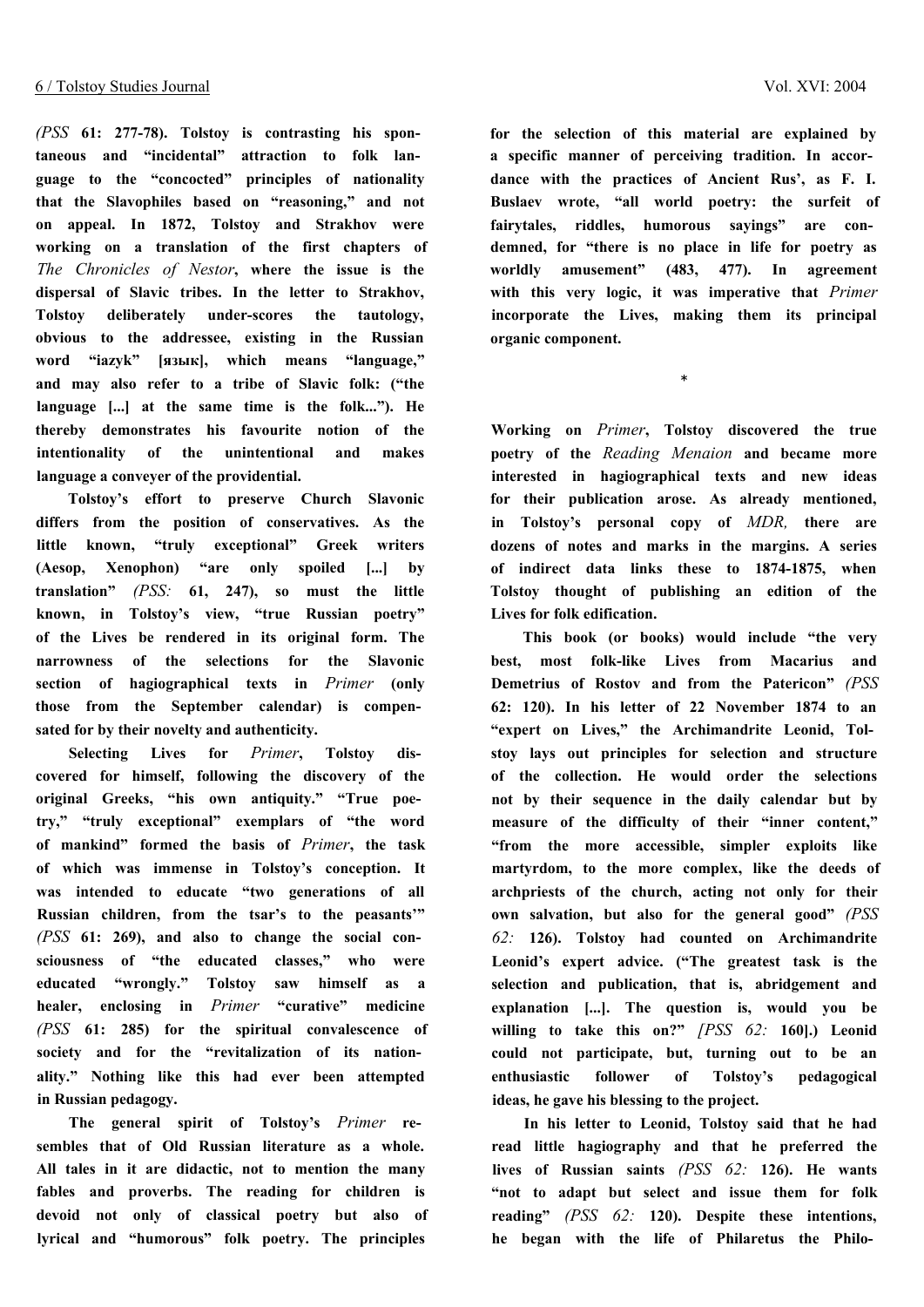**sopher, the Greek martyr of the second century AD. The Life of Philaretus, a "crisis" narrative, and a story of martyrdom for faith, is concise and lacks miracles. Conversion occurs in the given case not with a sinner, but with a heathen, although to the medieval mind these notions were akin. As has been noted before, Philaretus's spiritual journey parallels that of Tolstoy. Studying, in his desire to know God, the philosophical schools of the stoics, the peripatetics, Pythagoreans, and Platonists, Justin finds truth in the words of an unnamed elder, and from heathenism he converts to Christianity. In** *Anna Karenina* **(which Tolstoy was writing at the time) Konstantin Levin similarly undergoes a spiritual awakening after meeting with an elder.**

**In his plans for this edition, Tolstoy singled out the following types.**

**1. Two others like the story of Philaretus: the Life of Arsenius the Great (May 8) and of St. Alexander, Founder of the Monastery of the "Unsleeping Ones" (July 3).**

**2. Christian martyrs of the first centuries AD from** *MDR.* **These include Hieromartyr Anthimus (September 3), the Holy Martyrs Vera, Nadezhda, and Liubov' (Faith, Hope and Love) (September 17), the Martyr Nestor (October 27), Hieromartyr Polycarp, Bishop of Smyrna (February 23), Virgin martyrs Agape, Irene, and Chionia (April 16), Hieromartyr Simeon, Bishop of Persia (April 17), and a number of others. In this group Tolstoy marks the passion of the Martyr Basiliscus (May 22), Virgin Martyr Theodora and Martyr Didymus the Soldier (May 27), Holy Martyr Hermias of Komany (May 31). Tolstoy's marginalia suggest that he was interested in exaggerations of suffering by martyrs, in their disputations on Christian doctrine, and in the martyrs themselves as disciples of true Christianity.**

**3. Lives of "holy fools" or "fools-for-Christ"** *[iurodivie]* **including those of Blessed Andrew, Foolfor-Christ (October 2); Isidora the Fool-for-Christ (May 10); Righteous Procopius, Wonder-worker of Ustiug (July 8); Venerable Simeon of Emesa, Foolfor-Christ, and Venerable John of the same fast day (July 21). The tale of Blessed Andrew, Fool-for-Christ, with its many folkloric motifs, has an especially large number of marginalia.**

**4. Old Testament saints. There is marginalia in**

**the Lives of the prophets Daniel (December 17) and Samuel (August 20), the Long-Suffering Job (May 6), and a few others.**

**5. Many pateric tales. For example, those for which the pateric source is indicated by St. Demetrius include the stories of Dorotheus, Hermit of Egypt (September 16, from** *LH),* **Venerable Macarius the Great of Egypt (January 19, from various sources, among which are** *LH***,** *CP,* **and** *Pro),* **the Martyr Thomaida, "suffering from her father-in-law in the name of chastity" (April 13, from** *CP),* **Blessed Taisia of Egypt (May 10, from the** *Alphabet Pateric),* **Blessed Isidora, Fool-for-Christ (May 10, from** *CP* **and** *LH),* **Venerable Serapion the Sindonite (May 14, from** *LH),* **Venerable Zosimas of Cilicia (June 14) from** *SM,* **that is, the** *Sinai Pateric),* **St. Severus the Presbyter (June 27, from the preaching of Grigorii Dvoeslov, that is, the** *Roman Pateric),* **Pimen the Great (August 27, from the** *Egyptian* **and** *Alphabet Paterics),* **and Sisoes the Great (July 6). Almost the whole Life of Venerable Vitalis of Gaza (April 22) from the** *Roman Pateric* **is marked in the margins.**

**Tolstoy loved the pateric genre with its nai'vely simple and dramatic biographical situations, and its psychological conflicts. An example would be the pursuit of the dutiful bride Thomaida whose husband, a fisherman, was often away, by her shameless and crafty father-in-law. In the Life of Arsenius the Great, Tolstoy marked an episode (surely "naively artistic and delightful") in which Arsenius indecorously sits cross-legged in the cell of an elder, but then feels embarrassed at the immodesty of such a pose. Tolstoy also identified with the moral conflicts in the early Christian vitae. He marked tales of the temptations of the flesh, of vanity, of pride at one's own pious deeds, of doubt in the truth of sacred scripture, and finally of fear of death. He often singled out situations and motifs that do not seem strictly "hagiographical." If the hero of a canonically "correct" Life greets death joyfully, Arsenius the Great (from** *CP),* **"being close to death, became afraid and cried." In response to questions from his disciples about his tears, he says—and Tolstoy underlines this—"...in truth this fear has been in me all the days of my monastic life." In the Life of Hilarion the Great (October 21) the final words of**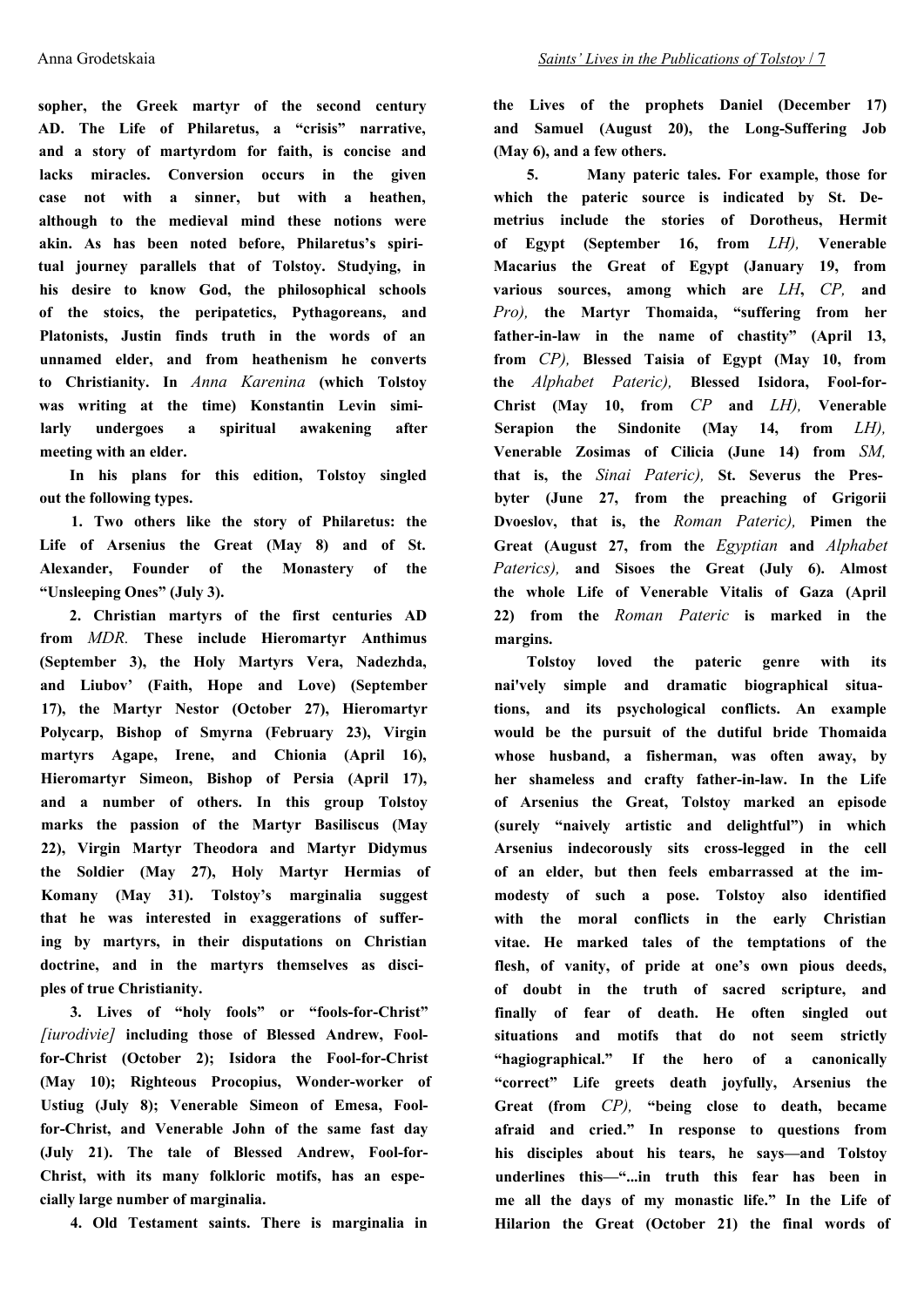**the elder on his deathbed are underlined: "You've taken flight, my soul. What do you fear, why are you troubled, eighty years serving Christ, and you are afraid of death." These themes are plainly Tolstoyan, as are, common in the pateric tales of life lived "by the labour of one's own hands," the censure of superfluous and vain speech, the denunciation of doctors, and belief in the blessings of physical suffering and disease.**

**6. A few similar stories of repentant sinners in** *MDR.* **These are the Life of Peter the Publican (September 22, marked off in the margin almost in full); the incident of the "conversion of a robber" in the Life of John the Theologian (September 26); and the short episode "The taming of a vicious bandit" in the Life of St. Alexander, Founder of the Monastery of the Unsleeping Ones (July 3). The corners of the page are turned down in the Lives of former robbers St. Barbarus (May 6) and St. Moses the Black (August 28; "taken," so wrote St. Demetrius, "from CP, from LH of Palladius, and from the** *Alphabet Pateric").*

**7. The lives of harlots and profligates, including the popular stories of the former harlot Mary the Egyptian (April 1) and Saints Pelagia the Penitent and Taisia (October 8). All three Lives are marked almost in full in the margin and have notes written within the text. A sub-category here is the Lives of penitents: Theodora (September 11) and Taisia (May 10).**

**Tales of harlots and profligates also make up a subgroup of Lives about "the reproof of the licentious," in which the heroes struggle with "the demon of sin" and temptations of the flesh. Already in the September Life of Theodora (September 11), Tolstoy stressed demonic temptation: "Its force is strong, our nature is passionate, and our strength is feeble," and "nobody is free from the enemy's temptations." This theme is central in the hagiographical canon, but the persistence with which Tolstoy marked stories of unlawful sinnersin Demetrius of Rostov, for instance, no fewer than twenty such stories-is striking. In addition to those already mentioned, others include the Lives of Cyprian and Justina (October 2), the Life of John the Chozebite (October 3; Tolstoy marks the episode of the temptation of the hero by a "wicked enchantress"); Hilarion the Great (October 21); Abraham the Recluse (October 29); Joannicius the**

**Great (November 4); the prophet Daniel (December 17; the plot of Susanna and the "lust" of the elders); Ephraem the Syrian (January 28); Vitalis of Gaza (April 22; with the most marginalia of all); the Martyr Philosophus (May 31); Paul the Physician of Corinth (June 28); Moses the Hungarian (July 26); and others.**

**The "spirit" of these stories is present in such works as** *The Kreutzer Sonata***,** *Father Sergius***, and** *The Devil,* **which reflect the hagiographical attitude toward corporeal passions. Outside of this hagiographical atmosphere the reader cannot grasp the actuality of Tolstoy's devil, or the unambiguous meaning of the author's moral valuations. Later stories by Tolstoy like** *Father Sergius* **borrow motifs from pateric sources as well as "early Christian features" in the spiritual practice of the main hero. Tolstoy's answers to ethical and psychological problems coincide with those of tradition. It is therefore understandable that he borrowed from the pateric stories as confirmation of his own views within the religious authority of tradition.**

**Hagiographic rhetoric, with its "high" style, archaisms or particularly pious lexicon, did not attract Tolstoy. Even the simplified and condensed adaptations of Demetrius of Rostov, intended for a folk readership, were remote from simple folk language (excepting the cases mentioned above). The language of St. Demetrius, so Tolstoy acknowledged, was "picturesque and beautiful"***(PSS* **62: 126); but he never marked ornamental or archaic words. At the time he was working on** *Primer* **and later, Tolstoy was interested not in the outer form of words, but in their inner truth and their conceptual precision. His "taste" in this sense differs greatly from that of Leskov.**

**Tolstoy paid close attention to the medieval psychology and the didactic tone of hagiographic narratives. In vitae about sinners, he repeatedly underlined confession monologues with their penitential exaggeration, their emotionality and impetuosity, and the ardent "heat" of confession (as in the Life of the sinner Taisia). The influence of these texts is apparent in his own confessional tracts as well as in the confessions of penitent sinners in such works as** *The Kreutzer Sonata* **and** *Father Sergius.*

**Tolstoy also frequently marked prayers of saints, and imitated the concision and informality**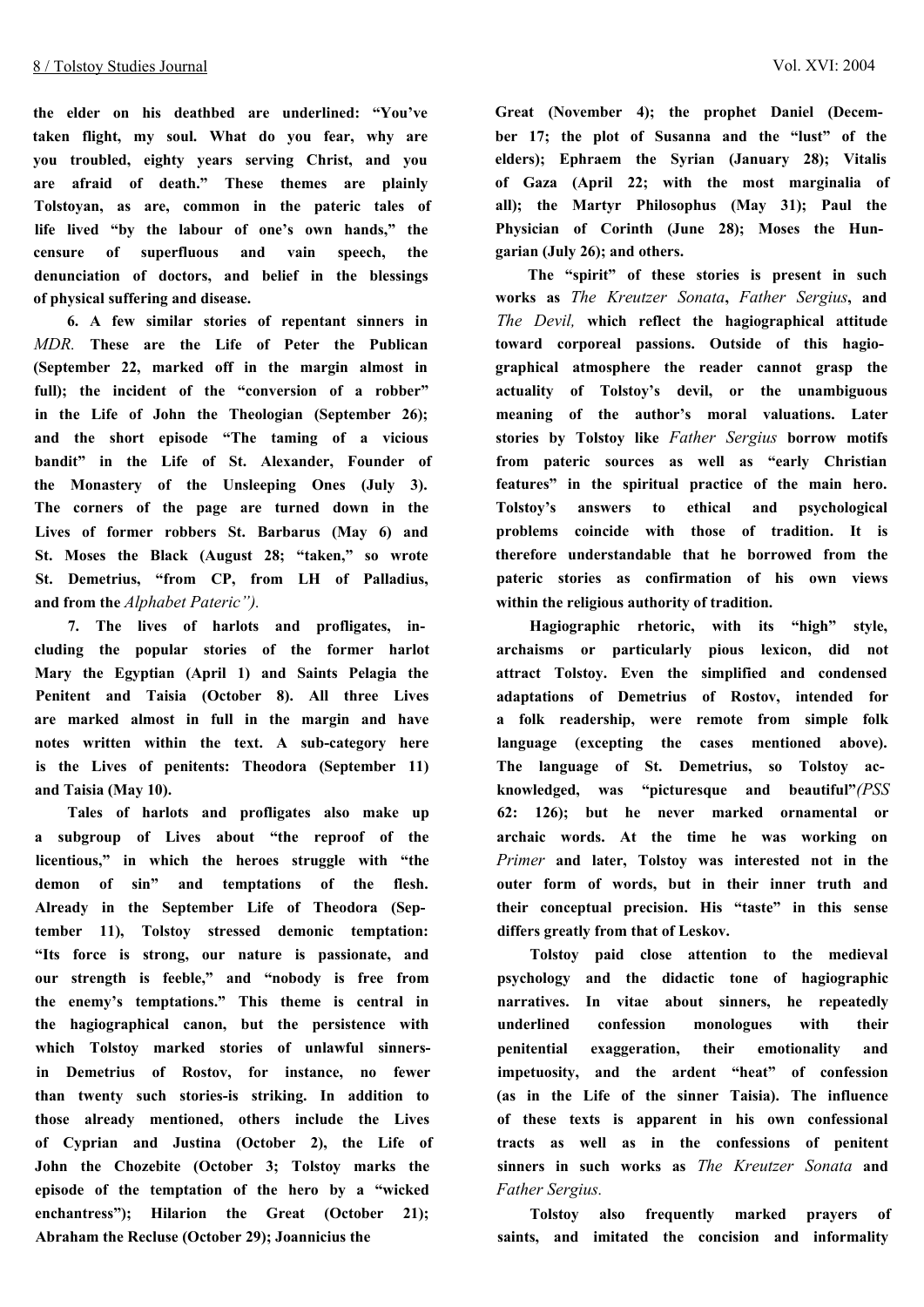**of their language in such tales as his own "Three Elders." We know from Tolstoy's earliest notebooks (see** *PSS***46: 61-62, 153; 47: 12, 42, 141) to the final ones, that he searched his whole life for the proper way to invoke God through prayer. The question of how to pray occurs not only in "Three Elders," but also in** *Anna Karenina,* **where it torments Konstantin Levin. In** *Father Sergius,* **Tolstoy sharply and vehemently discredited customary formal, ritualistic "mental prayer"** *(PSS* **31: 34), as he did condemn any religious-ecclesiastical ritual. A child's prayer brings comfort to the hero of the tale ("Lord, take me, take me"** *[PSS* **31:20]), direct, from the heart, knowing neither rank nor order.**

**More than once in the Lives Tolstoy marked visions, which were undoubtedly meaningful to his own creative work. The dream-vision in** *Confession,* **the dream-visions in the story "Where Love Is, There God Is Also," and the typical "spirit-leading" vision (by the definition of N. S. Leskov) appearing to a drowsy Father Sergius: all these are didactic and providential as in the hagiographic texts.**

\*

**We conclude our account of Tolstoy's marginalia in his reading for the projected edition by noting what he did not mark or marked only infrequently in the text of Demetrius of Rostov.**

**1. The stories of the Kiev-Caves ascetics, thirty three of them from CP, this despite their belonging to the pateric genre.**

**2. The tale of Boris and Gleb (May 2); the Life of Theodosius of the Caves (May 3); Zosimas and Sabbatius of Solovetsk (April 17); Paphnutius, Abbot of Borov (May 1); Jonah, Bishop of Novgorod (November 5); and others.**

**3. Examples of lengthy hagiographical oratory such as the Lives of Fathers of the church and their pupils John Chrysostom; Basil and Theodosius Cappadocia; Gregory the Theologian; Antonius and Athanasius the Great; Gregory Palamas; Maximus the Confessor; and others.**

**It is evident from Tolstoy's notes in MDR that he selected texts according to their folkloric features, clearly preferring hagiographical legends (the pateric stories), Lives of the legendary type,** **and any stories with folk motifs. As for thematics of the Lives—and Tolstoy's choices were determined by the substance and content of the texts—he selected what accorded with his own conceptions of the psychology of faith and religious searching, and with his own noncanonical and non-dogmatic theology.**

**\***

**Tolstoy's notes in MDR would not warrant such attention if he had not turned anew to it when he founded Med in 1886, and applied the same criteria in his selection.**

**Among the first thirty publications for Med were six new hagiographical texts issued in red framing accompanied by a motto. These were the Lives of St. Peter the Publican and the Venerable Moses the Black (adapted by P. P. Belikov); the Lives of St. Paulinus of Nola and the Passion of the Holy Martyrs Theodore and Nicephorus (adapted by P. P. Belikov); the Passion of the Holy Martyr Theodore in Perge, Pamphylia: in His Memory, the 21st of April (in the same volume with Paulinus of Nola, but adapted by Tolstoy;** *PSS* **25:462); the Passion of Holy Martyr Nicephorus: in His Memory, the 4th of February" (also in this volume, author of the adaptation unknown-see** *PSS* **25: 861); and the Life of St. Philaretus the Merciful (adapted by A. K. Chertkova).**

**Correspondence between Tolstoy and P. I. Biriukov and V. G. Chertkov confirms, first of all, Tolstoy's direct participation in the selection of texts and secondly, that his recommendations come from the texts that he had marked earlier in Demetrius of Rostov. On May 9, 1885, responding to Chertkov regarding the life of Paulinus of Nola as compiled in MDR he wrote, "At Iasnaia Poliana I marked, in the Lives of Demetrius of Rostov, all the places that can be taken and used, and I will try to use them"** *(PSS* **85:189). Chertkov answered on May 22: "If possible, send without delay the passages you have marked in the Lives, as you mention. We have an edition of Demetrius of Rostov there. And Belikov, who works on them specifically, will find everything you indicate..."** *(PSS* **85:214). On June 1-2, Tolstoy informed Chertkov: "I will ask one of my people to copy**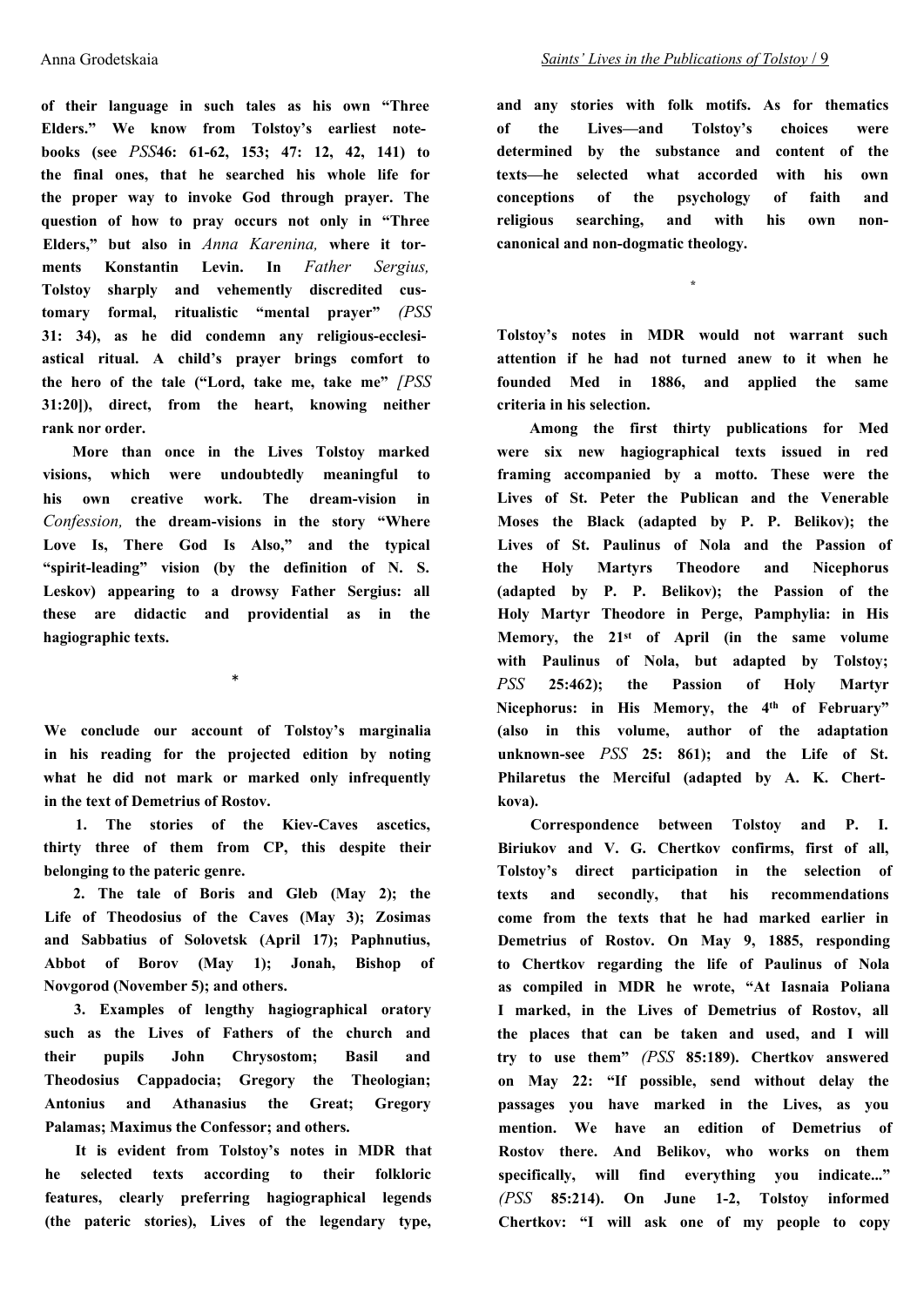**out the passages from the Lives and send them to Biriukov"** *(PSS* **85: 211). And he wrote Biriukov of the same: "In a day or two I will copy out the passages marked in the Lives of the Saints of** D<emetrius> of R<ostov>, as V<ladimir> **G<rigor'evich> wrote me, and I will send them to you"** *(PSS* **65: 255). It is unknown who actually did this work. In any case, Tolstoy's letters here tell us that his selections in the 1870s also suited his purposes in the 1880s.**

**At the same time as he was adapting the first passion (that of Holy Martyr Theodore in Perge, Pamphylia from MDR, April 21), at the end of 1885 Tolstoy was working on the adaptation of a second series of martyrs' lives-"The Passion of Sts. Peter, Dionysius, Andrew, Paul and Christina" (May 18). This work was never issued in Med (for the text, see** *PSS* **25: 538-39). His choice of two texts on holy passion confirms his exceptional interest in the martyrs' lives. For Tolstoy martyrdom for faith was a living reality of his own life, a vital spiritual need. He writes of this in his notebooks of the 1890s: "I want some ordeal to overcome. I want the rest of my life to be com**mitted to serving God. <...> Most importantly, I **want to suffer, and to shout out the truth that burns** in me"  $(PSS$  52:104-105); "...I want <...> not by **words but deeds, by sacrifices, to serve God as a model of sacrifice; and not to relinquish"** *(PSS:* **51, 50); "1 am prepared for that cross that I know, for prison, for the gallows..."** *(PSS* **52: 108). Suffering and faith go together for Tolstoy at this time. In 1889 in an unfinished article on Gogol, he wrote, "Such is ever the means of a person moving toward truth. Drawing nearer to God, a person draws nearer to people in his heart, but in mind, his gaze moves off and raises indignation in them, contempt and malice. The contempt and malice shown by certain people even signals a drawing nearer to God: it**  $\leq$ **.**  $>$  **is a kind of a test of the true spiritual substance of a person. Persecution from people is inevitable. It is necessary because only one who finds the strength within himself to serve the will of God, in spite of persecution, does not deceive himself, but truly loves God and people"** *(PSS* **26: 650). The theme of martyrdom had a deep personal resonance. Through a series of saints' Lives and evangelistic equivalents (as in "Three Sermons"), Tolstoy placed himself among**

**persecuted preachers and gave general meaning to this personal theme. All the selections of texts for Med have a personal meaning in this way for Tolstoy.**

**The Lives published by Tolstoy are openly didactic, unobscured by belletristic detail. Their subjects illustrate evangelic testaments and sermons, and it is no accident that in the editions of Med they are accompanied by epigraphs to which they correspond. The Passion of Nicephorus tells of the enmity of the former friends Nicephorus and Saprikios; the character that forgives is saved, while the one who does not, perishes. Here the theme of** *Primer* **"on wrath" continues, and is directly realized in the evangelistic sermon of forgiving a wrongdoing brother (Matthew 18:21- 35), placed as an epigraph to the story "A Spark Neglected Burns the House." So, for instance, the Roman senator Paulinus, bishop of the town of Nola, gives away his estate, sells himself into slavery, and buys freedom for the son of a poor widow and other slaves. Peter the Publican also willingly sells himself into slavery. The saints in both of these Lives act "in imitatio Christus," a traditional hagiographic motif. Surrender to slavery is the belletristic version of the dogma of expiation ("And who among you would be the first, let him be a slave. For the Son of Man did not come to be served, but to serve and to give His soul for the atonement of many" [Matthew 20:27- 28, Mark 10:45]). Unexpectedly recognized in their slaves' guise by former countrymen, both Peter and Paulinus hide, avoiding honour and fame. The motif of escaping recognition is also a common element in hagiography (Alexis the Man of God, Isidora the Blessed and others). In Tolstoy's own art, "the struggle with human glory" of Father Sergius ends with his going forth into the world like the heroes of vitae, unknown, as a voluntary "slave" servant. The Tolstoyan theme of flight from fame and the consistent hagiographical motif are manifestly related.**

**Of "Paulinus of Nola," Tolstoy wrote to Chertkov on 8 May 1885, "The Life of Paulinus is beautiful in form and substance"** *(PSS* **85: 183). One of the episodes of the Life, "The Humility of St. Paulinus," is included in A. M. Kalmykova's** *The Flowerbed* **[Tsvetnik], compiled with Tolstoy's collaboration and issued by Med in 1887.**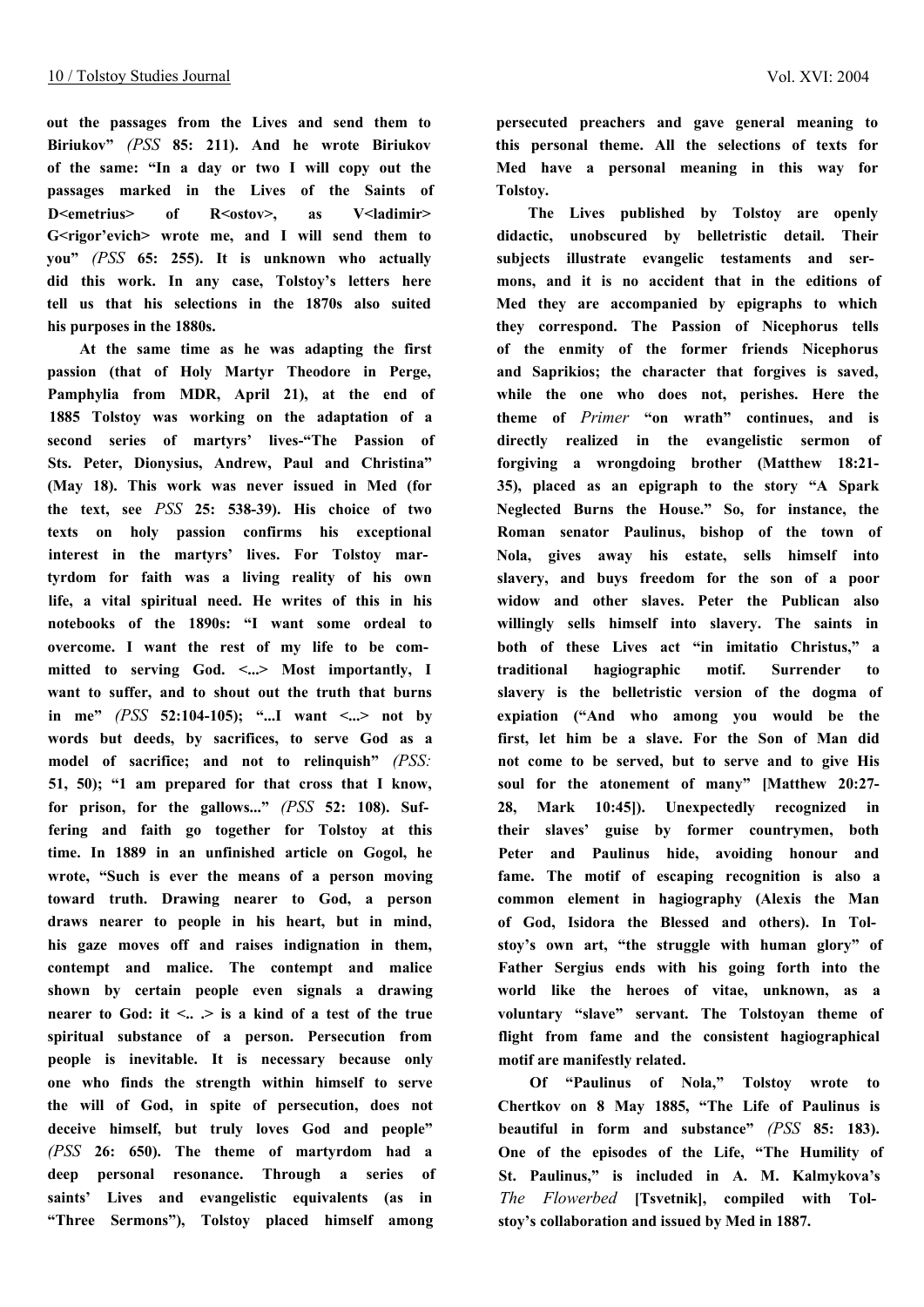*The Flowerbed* **also contains a series of excerpts from other Lives, all of them marked off by Tolstoy in MDR (John the Merciful, Pimen the Great, and others).**

**The publication of the Life of Philaretus the Merciful (marked in full in Tolstoy's copy of MDR) is also no accident. Tolstoy read the adaptation prepared by A. K. Diteriks (Chertkova) in manuscript form in July, 1885 (see** *PSS* **85: 235) and wrote her husband, V. G. Chertkov, that "I received the Life of Philaretus the Merc<iful>. It's superb. I won't even touch it. It's very good"** *(PSS* **85:235). With its depiction of ordinary family life and its fairytale-like conclusion, the story of Philaretus was very popular both in Ancient Rus' and later. (In the eighteenth century, A. N. Radishchev reworked it in part.) Philaretus gradually gives away his entire rich estate down to his last ox, and his own clothing, leaving his wife and three children hungry and begging. He humbly faces the reproaches of his wife, who calls him an idiot and a nasty misanthrope. She drives Philaretus from the table saying, "You're an angel not a person, and food you do not require"; but then, seeing him undressed, she relents. "She exchanged her own clothes for those of a man and dressed him in them."**

**The proverbial types of the foolish husband and the practical wife with their quarrels, the psychological detail, and verisimilitude liveliness of situations help explain the particular popularity of this vita with readers despite their expectations that vitae should be edifying. Tolstoy could not have overlooked the surprising coincidence of situations in the Life of Philaretus the Merciful with his own family drama. Philaretus's wife sounds like Sofiia Andreevna: "Levochka, here you're saying 'give to those who entreat you.' But I myself entreat you! Give something to me."**

**The question of who is right—Philaretus with his concern for his neighbour, or his wife with hers for their family—reflected the same contradiction in life and faith that Tolstoy could never escape. The vita has a wonderfully simple fairytale resolution: the emperor's son (an actual historical Roman heir, Konstantin VI, son of the Empress Irina) marries Philaretus's granddaughter, and saves the family. For Tolstoy the tension between family and mankind was "completely irresolvable"** *(PSS* **26: 386): such is the conclusion of the twenty-third chapter in the tract "On Life," devoted in full to the search for a solution to the problem of "one's neighbour." Tolstoy began the tract in the fall of 1886, at the same time the Life of Philaretus was approved by censors (9 October 1886). It is also no accident that Tolstoy's letters of that fall to A. K. Diteriks (Chertkova), who had adapted "Philaretus," contained a summary of the future tract.**

**The problem of one's neighbour has a long history in the work of Tolstoy, beginning with** *War and Peace* **and the attitude of Pierre after the war toward his numerous suppliants.** *So What Then Should We Do,* **an early variant of which bore the title "Can I Help My Neighbour?" takes up the problem in its social aspect. The problem also figures in Tolstoy's autobiographical drama** *A Light in the Darkness* **(1896-1902).**

**In his diary on 25 June 1893, Tolstoy sketched out a prospective story of a family who, conscious "of the vain and self-indulgent sins of life," give away all their superfluous possessions and move to a village, ending up in a "horrible, inescapable position"** *(PSS* **52: 87-93). Consciousness of the brotherhood of people and of the impossibility of rejecting the principle of "giving to your neighbour" leads the family to ruin. Tolstoy investigates the pathway to death in detail, declaring that it is essential "to know and speak [this tragic truth], and not deceive oneself, not be hypocritical." In spite of everything, "to live a Christian life," everyone must enter that "abyss," "everyone must succumb to death"** *(PSS* **52: 93). Despite the fairytale ending in the Life of Philaretus the Merciful, the main narrative illustrates the stark conflict between the demands of principle (in Tolstoy's words, "the demands of love") and the demands of life. Like the heroes (and creators) of the early Christian Lives, Tolstoy took these precepts literally.**

**Not only hagiographical morality, but also church tradition taught compromise. "And if you give charity [...] do not neglect your family and near ones. First tend to your home and your family's affairs; you also give charity this way. For it is hypocrisy to give to an unknown orphan when your own family or servants are barefoot and hungry."9 In Tolstoy's own private life and in**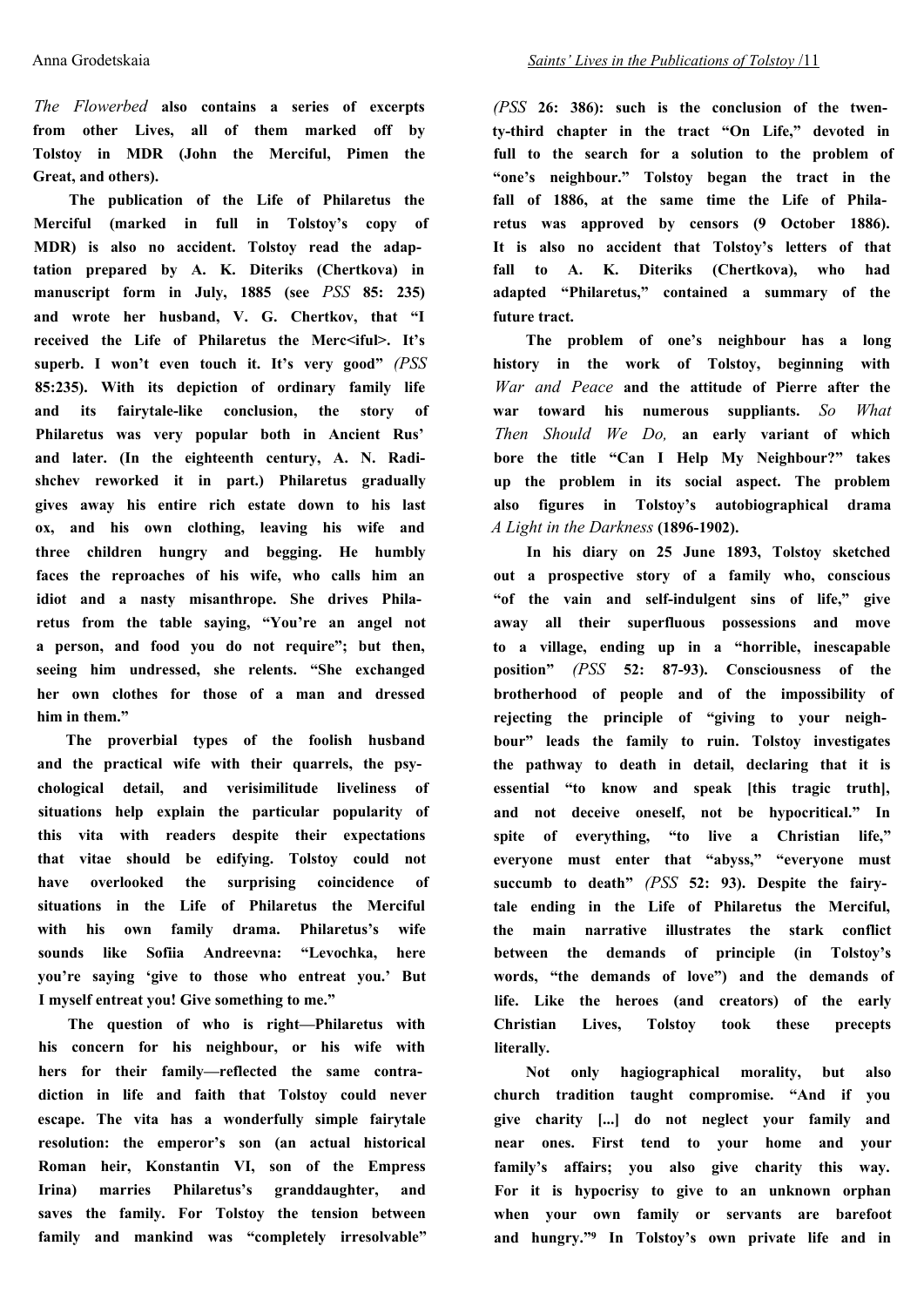**the situation he sketched out in his diary in 1893, as in hagiographical drama, one cannot compromise about the question of one's neighbour. In his tracts, articles, and proclamations, however, the "irresolvable" question finds an answer in the sphere of the ideal, where duty or compulsion rules. The social-ethical precepts of Tolstoy aimed for results not achievable in real life. The bond of love between people, the joy of cooperative common labour, accord between life and faith, and a calm conscience are rewards no less fantastical than the rewarding of Philaretus the Merciful in the fairytale ending of his tale. In Tolstoy's moral precepts, "moral compulsion" dominates the concrete circumstances and consequences of any act. As his favourite saying went: "Fais ce que dois, advienne ce que pourra." Tolstoy's fairytale "The Wise Maiden" (1887) illustrates "the truth of compulsion": "The most important time is the present time, because there is no other. And the most important people are the ones we have present dealings with, because they are the only ones we know" (***PSS* **26: 245). This is consistent with the concept of "present love" in** *On Life* **(1887): "There is no love in the future, love is only present action"** *(PSS* **26: 388).**

**Of all the Lives Tolstoy selected for Med, Peter the Publican seems to have interested him most. It is marked out almost in full in MDR, and is bookmarked in Pro. In 1884 Tolstoy began a folk drama on this subject and a little later wrote to Biriukov: "We should arrange and publish The Life of Peter the Publican. [...] I was going to make a folk drama out of the story, but I lost the beginning..."** *(PSS* **63: 255). (V. F. Bulgakov found it in 1914 [published in** *PSS* **29: 364-74].) The text for Med has three redactions: the first by P. P. Belikov, the second by V. G. Chertkov (with significant stylistic corrections), and the third by Tolstoy. Finally, in 1894, Tolstoy wrote the folk drama** *Peter the Breadman (PSS 29:* **281 -291).**

**This tale has hagiographical motifs beloved by Tolstoy and dating back to the Gospels. These include conversion of a sinner, relinquishing of one's wealth, voluntary beggary, surrender to slavery, and avoidance of fame. One other is also essential. The wealthy Peter, famous for his cruelty to beggars, while taking some bread to the prince's court once wanted to throw a stone at a**

**beggar but could not find one. He throws a chunk of bread instead. On the "divine scales," Peter learns in a dream, this unwittingly given piece of charity absolves all his former sins. Here the "conversion" of the sinner takes place.**

**Hagiographical poetics typically show extreme degrees of vice and virtue. The extreme undervaluing of good deeds corresponds here to an extreme exaggeration of bad deeds. However, one is rewarded for even the smallest good deeds, and this is what the edifying effect of the** *sjuzhet* **is based upon. The motif of the giving of alms, even to the slightest extent, is a recurrent one. A.N. Veselovskii read dozens of stories, from Slavic to Arabic and Mongolian, making parallels with the Life of Peter the Publican, and in particular, to the story of "the sinful mother," who "is sent to hell, although in life she had done one good deed: she was rich and stingy, but one day she gave alms of an onion stem or a leaf of couch-grass. By this stem or leaf her son tries to pull her from the oven, but it breaks, because so many sinning souls clung to her" (153).**

**The important idea for Tolstoy in this tale is not requital for deeds or service, but the advocacy of "unconscious" good, one of the foundations of his ethics. His notebooks of thel880s and 1890s are full of related maxims.**

You do not have to look for good deeds or exploits...; Do not seek the doing of good... *(PSS* 52:49, 183)

You should not try to do good things, but try to be good; do not strive to shine but to be pure within. *(PSS:* 51: 28)

Alas! All the good deeds they do by decree of the elders are not good deeds. Good deeds, to be such, must be *spontaneous* [Tolstoy uses the English word]. *(PSS*51:**1**38; this note and the previous one relate to *Father Sergius.)*

[A person] all the better fulfills the will of God, the blinder he is. *(PSS 50:* 113)

**Peter the Publican, with his "accidental" kindness, illustrates these maxims, according to which moral deeds come unconsciously, directly from the heart. At the same time, later tracts and articles by Tolstoy contradict this. In** *On Life,* **for instance, the goal of each individual and of the historical development of humanity is "conscious reason" [.***razumnoe soznanie***]. By this, Tolstoy meant**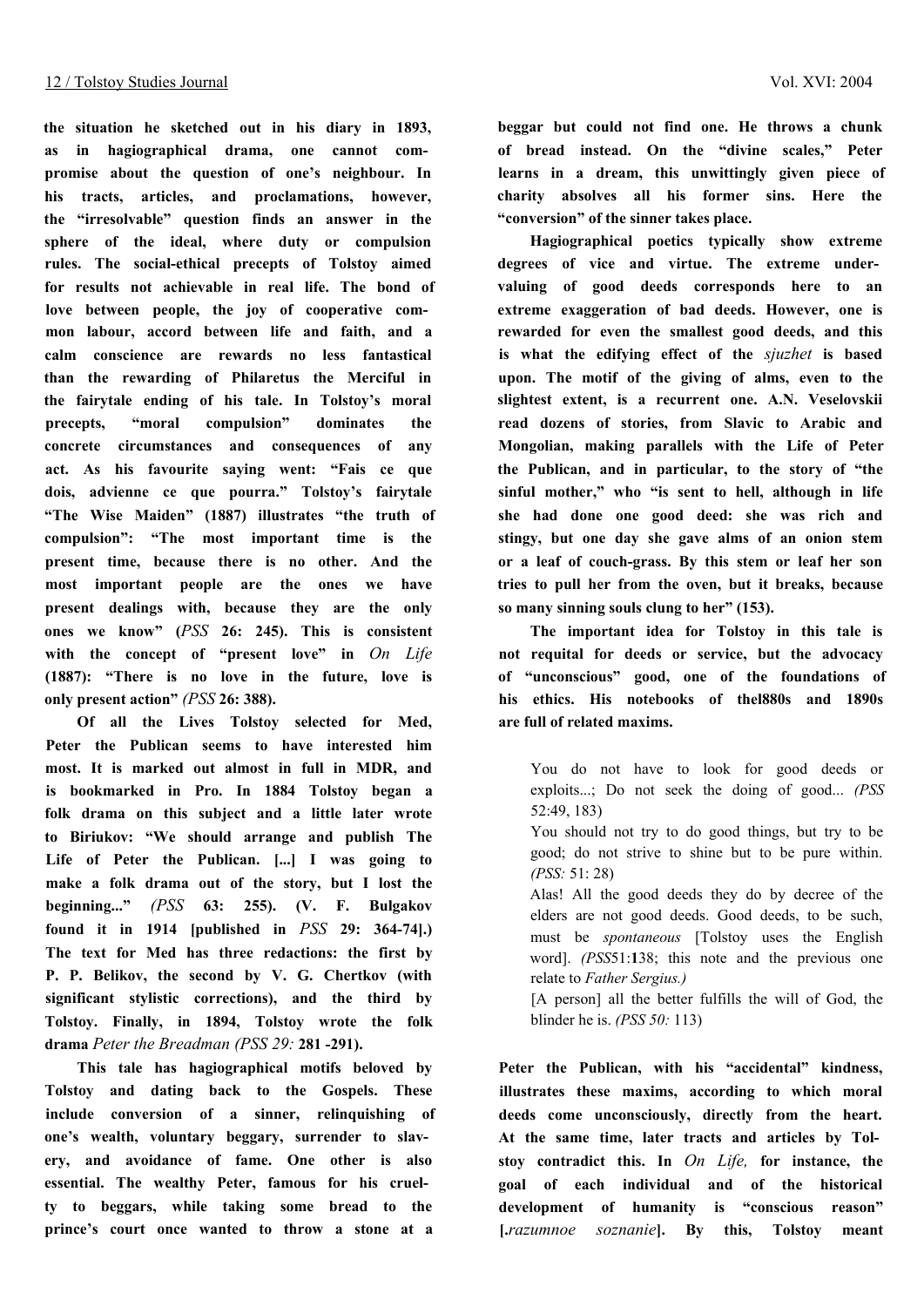**conscious seeking after moral teachings and service for the good of one's neighbour. Close readers of Tolstoy have noticed this contradiction, but none have fully explained it.**

**Ideas from the Life of Peter the Publican remained with Tolstoy. In an example from the 1906 diary, he emphasized virtuous deeds that we do without thinking:**

I would like to write a story-vision: A person sees how he is judged after death, and his deeds are weighed on scales. He waits while they bring out and weigh his work for the people, his charity work, his scientific research, his family virtues they bring them out, and all this weighs nothing. On the contrary, it causes an opposite motion: the scales go up. For human fame. And then suddenly they bring out what he had forgotten: how he had contained his vexation in a quarrel, how he had handed a toy to a little girl... (Think of better ideas) - everything people did not know, and did not value. [...]You can compare two fools-for-Christ: one, an acknowledged holy fool, a professional one, and the other one an unknown, an example of an involuntary fool-for-Christ. And how not the first one, but only the second is pleasing to God. *(PSS* **55: 213)**

**These ideas for stories are built around the moral and compositional schematics of early Christian texts, and the same ethical precepts form their basis. Patericography, in particular, provides a substantial number of examples of the same unconscious and unheralded piety, of the daily Christian confession of the unknown average man, in virtue often surpassing the great ascetics. Such is the Woodsman Murin, the hero of the Cave and Sinai paterics, whose story Tolstoy included in** *Primer,* **and which was later adapted also by Leskov; such are Leskov's merry Andrew Pamphalon and many others.**

**As should be clear by now, Tolstoy was particularly partial to penitent outlaws among vitae heroes. The Life of Moses the Black, the Former Robber, came out in 1886 in the same volume with the Life of Peter the Publican. Moses the Black is remembered in the Orthodox calendar on 28 August, Tolstoy's birthday, which likely explains his preference for the Venerable Moses the Black above other vitae of robbers. Not long afterward, two more Lives of repentant robbers,** **also marked by Tolstoy in MDR, were published by Med. These are the Apostle John and the Robber, and the Life of St. Barbarus the Former Robber. The first appeared in "The Flowerbed," and A. K. Chertkova reports that it was adapted entirely by Tolstoy.**

**The volume with the Life of Barbarus also contains those of Serapion, Vitalis, and Taisia. In MDR, all three are heavily annotated by Tolstoy. All four are typical examples of the pateric genre, so entertaining that they are not edifying enough for the main series of Med and are published in the ancillary section instead. The Elder Vitalis, masquerading as a sinner, rounds up all the fallen women of Alexandria, turning them away from immoral deeds and making them swear never to expose his secret. When a young wanderer dares to reprove the elder for immoral behaviour, a black demon appears and hits him. The secret piety of the elder is discovered only after his death, and the moral of the Life is non-judgment. In the Life of Serapion the Sindonite, an elder who gives everything away down to his "thin, tattered robe" stands naked out in the cold with the Gospels under his arm. Wishing to buy freedom for a bondsman, Serapion sells his Gospels and finally himself into slavery, proceeding in the process to convert pagans to Christianity. The "fierce" and wily outlaw Barbarus, whom no one can capture, through penitent "willful martyrdom" becomes like a beast, walking exclusively on hands and knees during a fifteen-year pilgrimage. In the end he looks like a beast and is killed by a hunter's arrow.**

**In all, Med published seven "crisis" narratives: three stories of the "conversion" of robbers (Moses the Black, St. Barbarus, and the nameless disciple of the Apostle John); one story of the "conversion" of a bishop; one Life of a penitent martyr; and two stories of women "temptresses." Besides the Life of Taisia, in 1890 Med issued also in the ancillary series—"Fair Aza" by Leskov (the story, adapted from Pro, relates to Chapter 205 of SM). Both "temptresses" are exceptions to the rule of the publishers to keep to ascetics. Stories of temptation, many of which were marked by Tolstoy in MDR, never appeared in Med. Traces of their influence turn up in those of his works that were not meant for a folk readership.**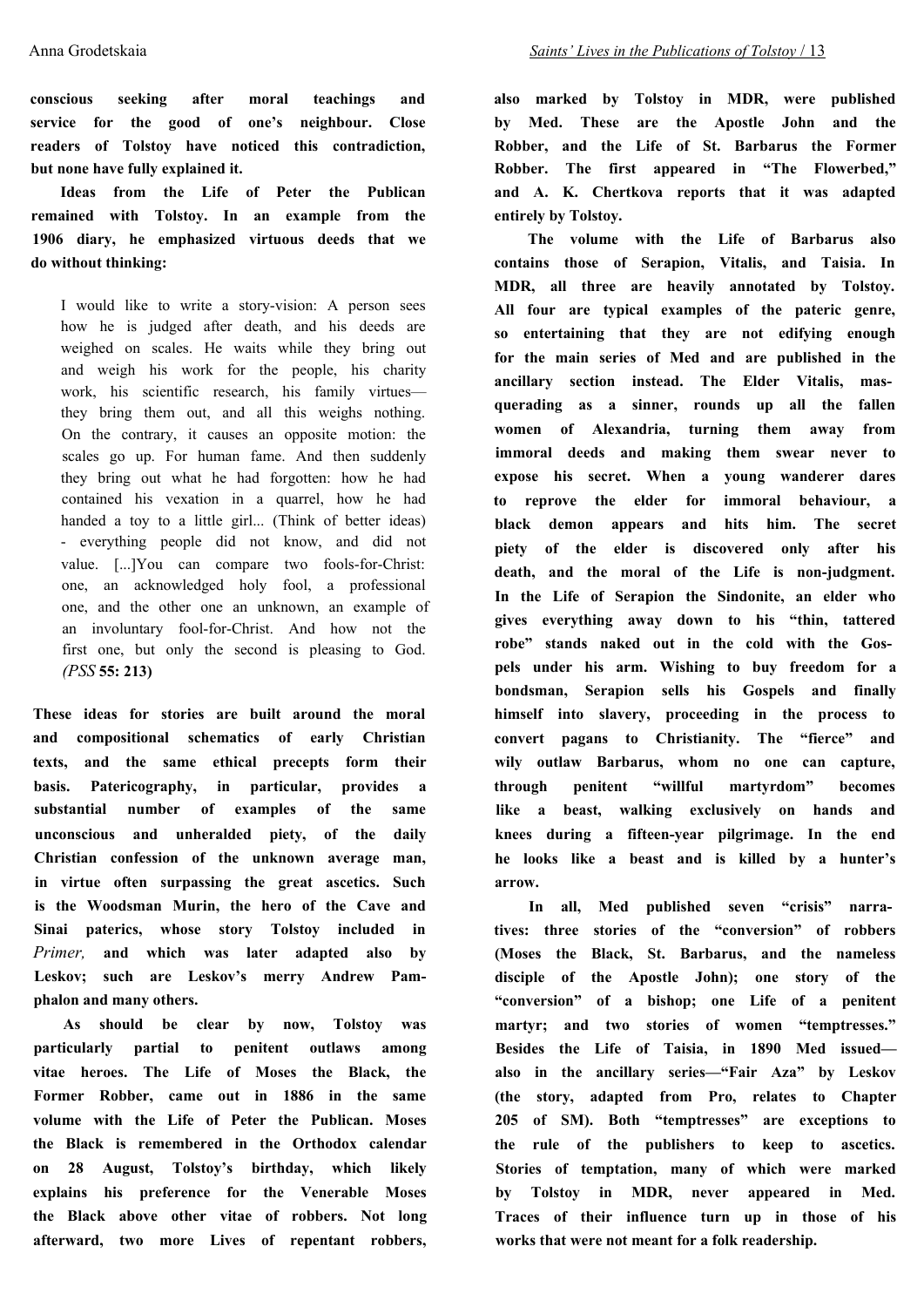**Under Tolstoy's direction, Med issued mainly translated Lives which were intended to confirm the international character of the folk moral ideal. Three texts of Russian hagiography did appear in the ancillary series: the Lives of St. Tikhon of Zadonsk and the Venerable Trifon (Moscow, 1886; adapted by M. Pavlovskaia); and Julianna Lazarevskaia: The Story of Her Life (Moscow, 1887; adaptation by E. S. Nekrasova). Of the first, Tolstoy wrote to Chertkov: "The life of Tikhon is bad; it has no substance"** *(PSS* **85: 174). By contrast, Dostoevsky more than once referred to Father Tikhon as a folk "historical ideal" (in** *Diary of a Writer***, the plans for** *The Life of a Great Sinner* **and other places). Other contemporary publishers of vitae in Russia, from A. N. Muraviev and the Archbishop Philaret to the Archimandrite Leonid, included many more Russian saints.**

**Characteristically, the Lives chosen by Tolstoy for Med were from early times, in which "true" Christianity flourished. In 1879, working on "Research on Dogmatic Theology," Tolstoy noted that "The Church, from the present day back to the third century, is a series of lies, cruelty and deceptions"** *(PSS***48: 195). (The ecumenical councils of the third century introduced false dogmas, according to Tolstoy.) Of the First Council of Nicaea he wrote: "What were they arguing about? About precepts? About ways to abide by them? No. They were not speaking of faith, but of something else. Good luck to them. I will not follow their course"** *(PSS* **48: 326).**

**With the exception of the bishop Paulinus (an ideologue of "social simplification"), all the Lives in the main series of Med have non-Church subjects and heroes. Furthermore, in the Lives**

**Tolstoy sought literal realizations of the words of the Gospels. In all the Lives, the element of miracle is practically absent. If miracles had a place in the original, these were excluded in the adaptations for Med. And lastly, edification takes absolute priority over entertainment: all the more or less entertaining material was consigned to the "ancillary" series.**

**Tolstoy wrote Leskov about one of the latter's contributions to Med: "Why is it so well written? It forces the reader's attention upon the artfulness and beauty and covers up the essence." Yet in the same letter he acknowledged that "non-artistic" meant "cold"** *(PSS* **86: 49). Reviewing the publications of Med at the end of his life, he considered the Life of Paulinus to be "of the lowest sort"** *(PSS* **82: 210) and wrote to I. I. Gorbunov-Posadov: "It's all one and the same thing. [...] It's tedious and works against the aim for which all the [books] were sent out, inciting only boredom. [...] I would exchange these books, first of all with simple, happy stories without any other intention, even a collection of funny, happy and innocent anecdotes"** *(PSS* **82: 206-207).**

**The ascetic principles of Med influenced both the selection of subjects and the character of the editing of vitae texts. Divestment of miracles and scholastic religious symbolics, lexical simplification—all of this was counter to the poetics of the genre and fractured it. Devoid of affect, the direct, exhortative Lives in Med are on the whole rather colorless and only sparingly expressive. And they clearly lose in comparison with the original.**

> *Translated* **by Lonny Harrison, University of Toronto**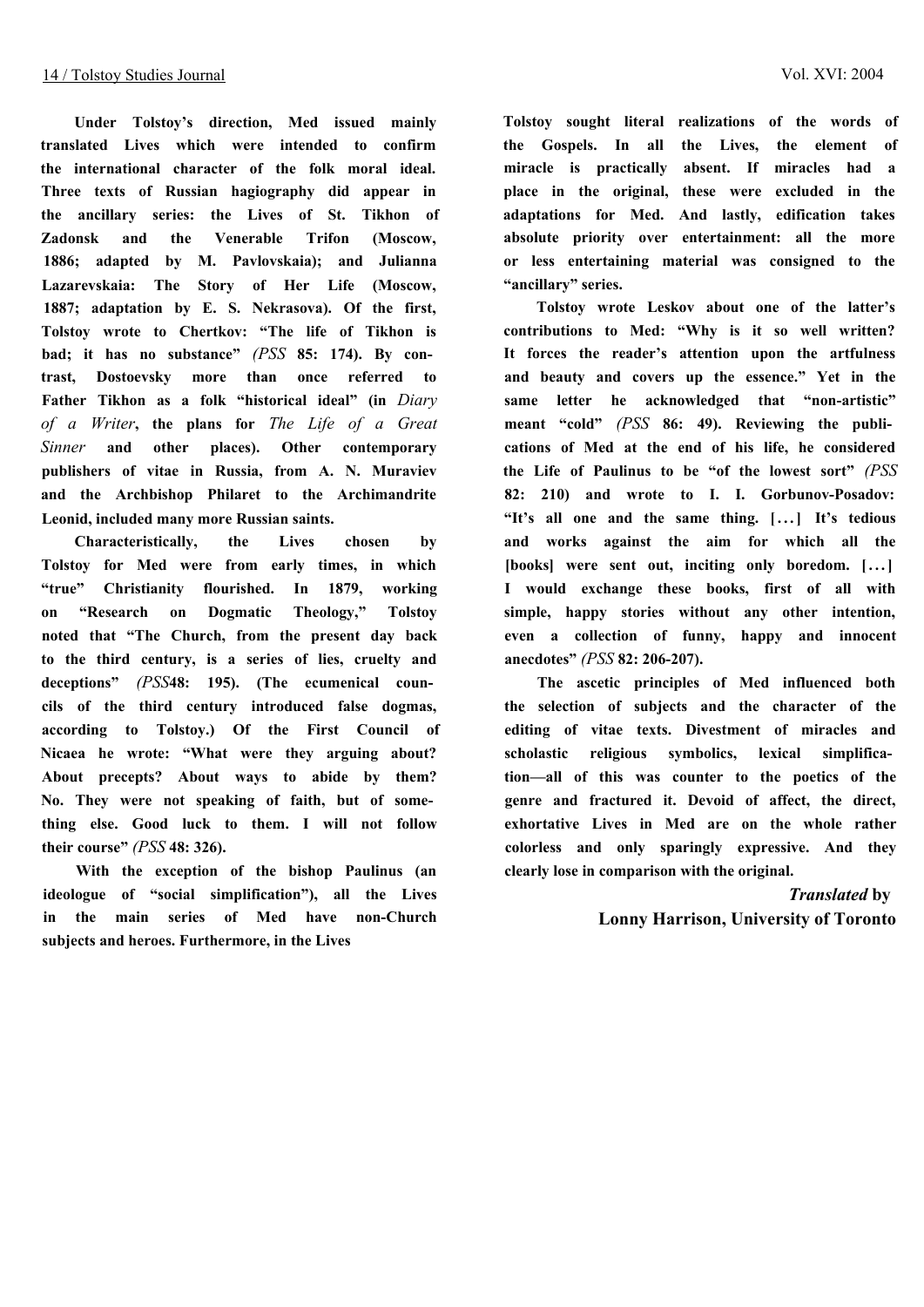#### *Appendix One:* **Abbreviations Used for Principal Texts, and Their Russian Equivalents**

- **CP** *The Cave Pateric* **CR -** *A Circle of Reading* **GRM -** *Great Reading Menaion of St Macarius* **LH -** *Lausiac History* **MDR -** *Saints ' Lives (Reading Menaion*) *of Demetrius of Rostov* **Med -** *The Mediator* **Pro -** *Prolog* **SBR -** *Slavonic Books for Reading* **SM -** *Spiritual Meadow*
- **Скитский патерик Круг чтения Великие Четии Минеи Лавсаик (Египетский патерик) Жития Святых (Четьи Минеи) свт. Димитрия Ростовского Посредник Пролог Славянские книги для чтения Луг духовный (Синайский патерик)**

#### *Appendix Two:* **Names of Saints and Their Russian Equivalents**

*Note:* **Proper names are listed first, followed by epithets commonly associated with the saint. Names commonly cited together are listed that way. Sources for the English names of Saints include Donald Attwater,** *The Penguin Dictionary of Saints* **(Harmondsworth, Middlesex, UK: Penguin Books, 1980); Attwater, edited and revised by John Cumming,** *A New Dictionary of Saints* **(Kent, UK: Burns and Oates, 1993);** *The Great Collection of the Lives of Saints (Demetrius of Rostov),* **translated by Father Thomas Marretta, vol. 1 (September), vol. 2 (October) 3 (November) (House Springs, Missouri: Chrysostom Press, 1997, 2000). See also the web site of the Orthodox Church of America at [www.oca.org.](http://www.oca.org)**

**Abraham the Recluse Agape, Irene and Chionia, Virgin Martyrs Alexander, Founder of the Monastery of the "Unsleeping Ones" Alexis the Man of God Andrew, Fool-for-Christ Anthimus, Hieromartyr Antonius the Great Athanasius the Great Arsenius the Great Barbarus Basil the Great of Cappadocia Basiliscus the Martyr Boris and Gleb Cyprian and Justina Daniel, the Prophet David the Former Robber Didymus the Soldier Martyr Demetrius of Rostov Dorotheus, Hermit of Egypt Ephraem the Syrian Eulogius the Monk and the Beggar Cripple Gregory Palamas Gregory the Theologian Hermias of Comany, Holy Martyr Hilarion the Great Isidora, Fool-for-Christ Joannicius the Great**

**Авраамий Затворник Великомученицы Агапия, Хиония и Ириния Александр, обители неусыпающих первоначальник Алексей человек Божий Андрей Юродивый Великомученик Анфимий Антоний Великий Афанасий Великий Арсений Великий Варвар Василий Великий, Каппадокийский Василиск мученик Борис и Глеб Киприан и Иустина Пророк Даниил Давид, который прежде был разбойником Дидим Воин Димитрий Ростовский Дорофей Пустынник Ефрем Сирин Евлогий монах и нищий расслабленный Григорий Палама Григорий Богослов**

**Ермий мученик 'иже в Команех' Илларион Великий Исидора Блаженная Иоанникий Великий**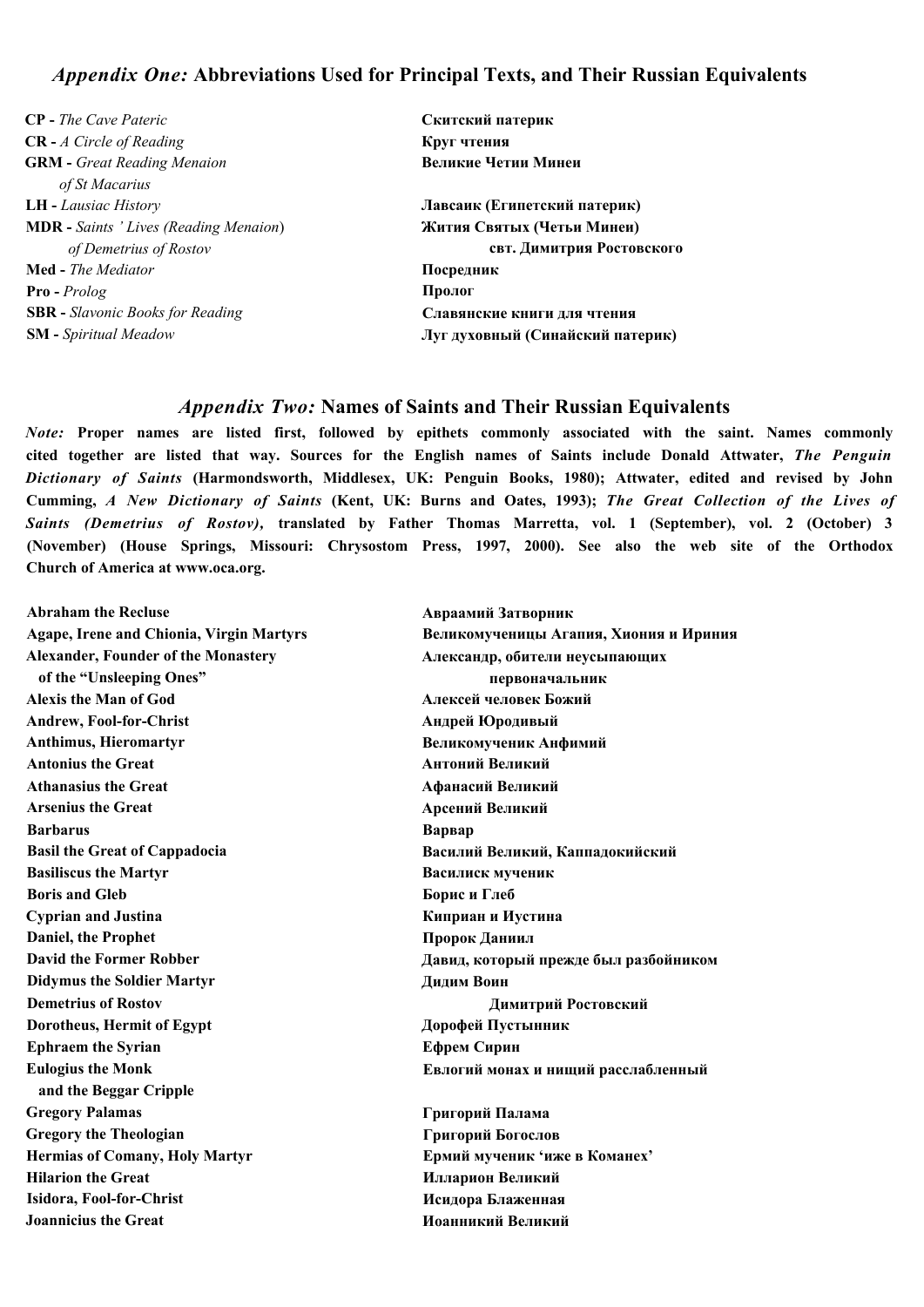**Job, the Long-Suffering John the Chozebite John Chrysostom John the Theologian Jonah, Bishop of Novgorod Joseph the Fair (from the Bible) Joseph of Volokolamsk Juliania Lazarevskaia Philaretus the Philosopher, the Greek Macarius the Great of Egypt, the Elder Mary the Egyptian Maximus the Confessor Michael of Chernigov Moses the Black Moses the Hungarian Nestor the Martyr Nicholas of Mira in Lycia Paphnutius, Abbot of Borov Paul and Christina Paul the Physician of Corinth Paulinus of Nola Pelagia the Penitent Peter, Dionysius, Andrew, Paul Peter the Publican Philagrius the Monk Philaretus the Merciful Philosophus, Martyr Pimen the Great Polycarp, Hieromartyr, Bishop of Smyrna Procopius, Righteous, Wonderworker of Ustiug Samuel the Prophet Serapion the Sindonite Sergius of Radonezh Severus the Presbyter Simeon of Emesa, Fool for Christ, and John (of the same fast day) Simeon, Hieromartyr, Bishop of Persia Simeon The Stylite and the Robber Sisoes the Great Taisia of Egypt, Blessed Theodora, Virgin Martyr Theodore and Nicephorus, Holy Martyrs Theodore, Holy Martyr, in Perge, Pamphylia Theodosius of the Caves Theodosius the Great of Cappadocia Thomaida, Martyr Vera, Nadezhda and Liubov' (Faith, Hope and Love), Holy Martyrs Vitalis of Gaza, the Venerable The Woodsman Murin Zosimas and Sabbatius of Solovetsk Zosimas of Cilicia**

**Иов Многострадальный Иоанн Хозевит Иоанн Златоуст Иоанн Богослов Иона Новгородский, митрополит Иосиф Прекрасный (Библейский) Иосиф Волоколамский Юлиания Лазаревская Юстин Философ Макарий Египетский (Великий) Мария Египетская Максим Исповедник Михаил Черниговский Моисей Мурин Моисей Угрин Нестор мученик Николай Мирликийский Пафнутий Боровский Павел и Христина Павел Врач Павлин Ноланский Пелагия Петр, Дионисий, Андрей, Павел Петр Мытарь Филагрий монах Филарет Милостивый Мученик Философ Пимен Великий Поликарп Смирнский Прокопий Устюжский Пророк Самуил Серапион Синдонит Сергий Радонежский Севир Пресвитер Симеон, Христа ради юродивый и Иоанн, сопостник его Симеон, епископ Персидский Симеон Столпник с разбойником Сисой Великий Таисия Египетская Великомученица Феодора девица Мученики Феодор и Никифор Мученик Феодор в Пергии Памфилийской**

**Феодосий Печерский Феодосий Великий, Каппадокийский Мученица Фомаида Вера, Надежда и Любовь**

**Виталий монах Дровосек Мурин Зосима и Савватий Соловецкие Зосима Киликийский**